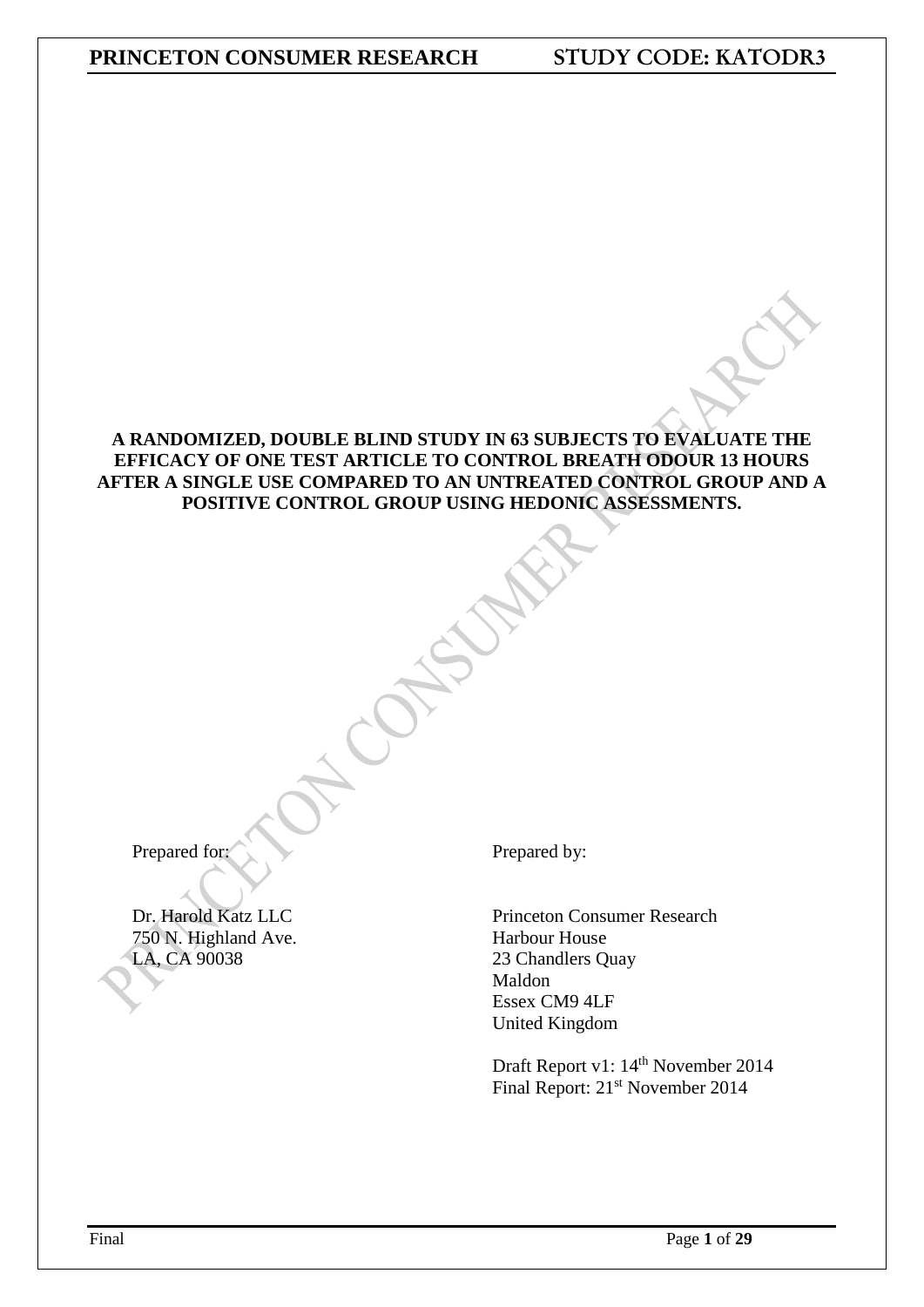## A RANDOMIZED, DOUBLE BLIND STUDY IN 63 SUBJECTS TO EVALUATE THE EFFICACY OF ONE TEST ARTICLE TO CONTROL BREATH ODOUR 13 HOURS AFTER A SINGLE USE COMPARED TO AN UNTREATED CONTROL GROUP AND A POSITIVE CONTROL GROUP USING HEDONIC ASSESSMENTS.

## PRINCETON CONSUMER RESEARCH REPORT NO: KATODR3

I declare that the following report constitutes a true and faithful account of the procedures adopted and the results obtained in the performance of this study. The aspects of the study conducted by Princeton Consumer Research were performed, where relevant, in accordance with the principles of Good Clinical Research Practice.

Danny McCamlie (Principal Investigator)

Bryan Baker (Project Manager)

Date

Date  $264$  (Usu 2015)

## **QUALITY ASSURANCE STATEMENT**

This report has been audited and is considered to be an accurate description of the methods used and an accurate presentation of the data obtained during the conduct of the study.

Danielle Smith (Quality Assurance Manager)

Date ..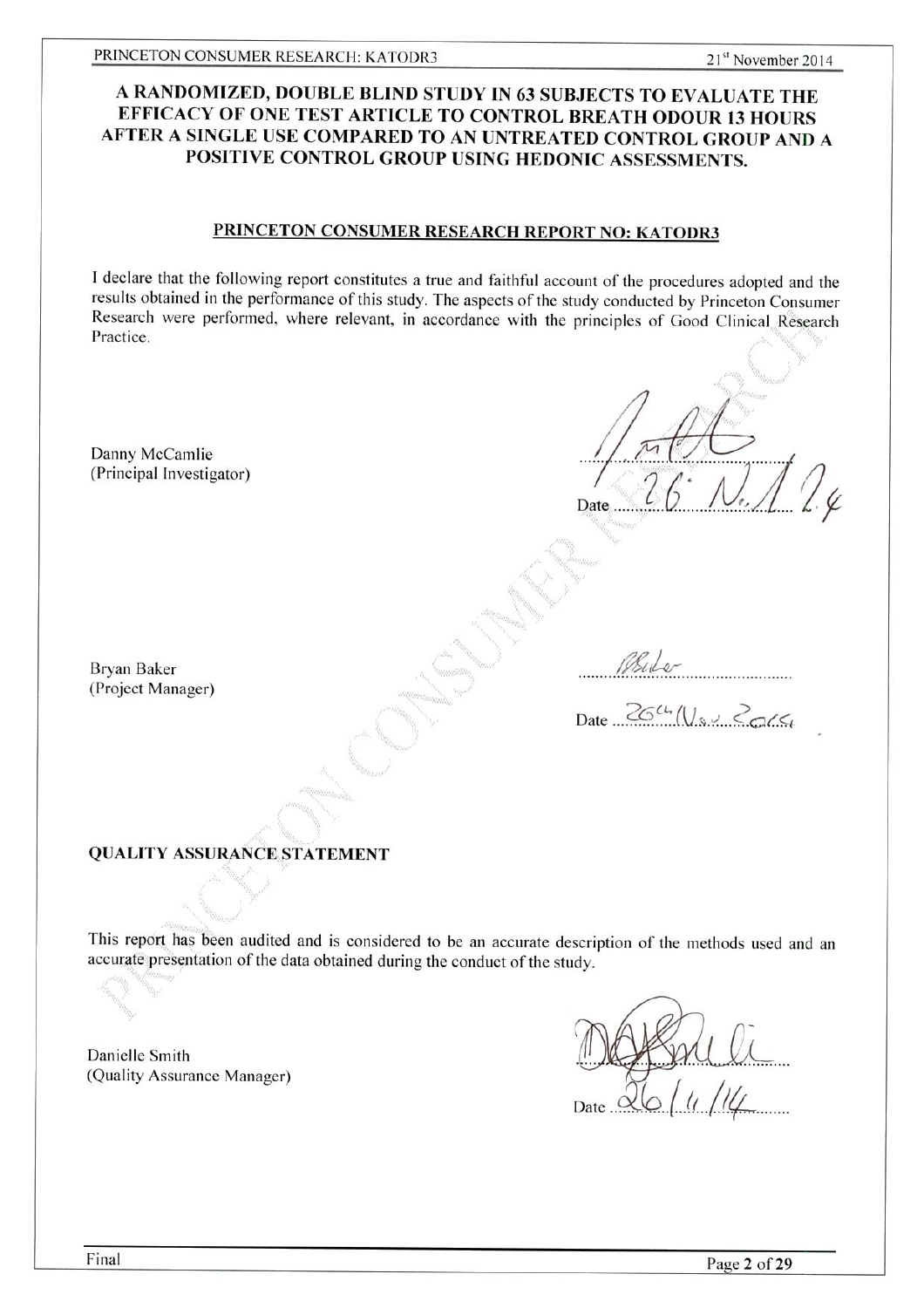# **CONTENTS**

| 1.             |                                                                            |  |
|----------------|----------------------------------------------------------------------------|--|
| 2.             |                                                                            |  |
| 3.             |                                                                            |  |
| $\mathbf{4}$ . |                                                                            |  |
|                |                                                                            |  |
|                |                                                                            |  |
|                |                                                                            |  |
|                |                                                                            |  |
|                |                                                                            |  |
|                |                                                                            |  |
|                |                                                                            |  |
|                |                                                                            |  |
|                |                                                                            |  |
| $\mathbf{1}$   |                                                                            |  |
| $\overline{2}$ |                                                                            |  |
| 3              | ADVERSE EVENTS, ADVERSE REACTIONS AND SUBJECTS NOT COMPLETING THE STUDY 13 |  |
| 4              |                                                                            |  |
| 5              |                                                                            |  |
|                |                                                                            |  |
|                |                                                                            |  |
|                |                                                                            |  |
|                |                                                                            |  |
|                |                                                                            |  |
|                |                                                                            |  |
|                |                                                                            |  |
|                |                                                                            |  |
|                |                                                                            |  |
|                |                                                                            |  |
|                |                                                                            |  |
|                |                                                                            |  |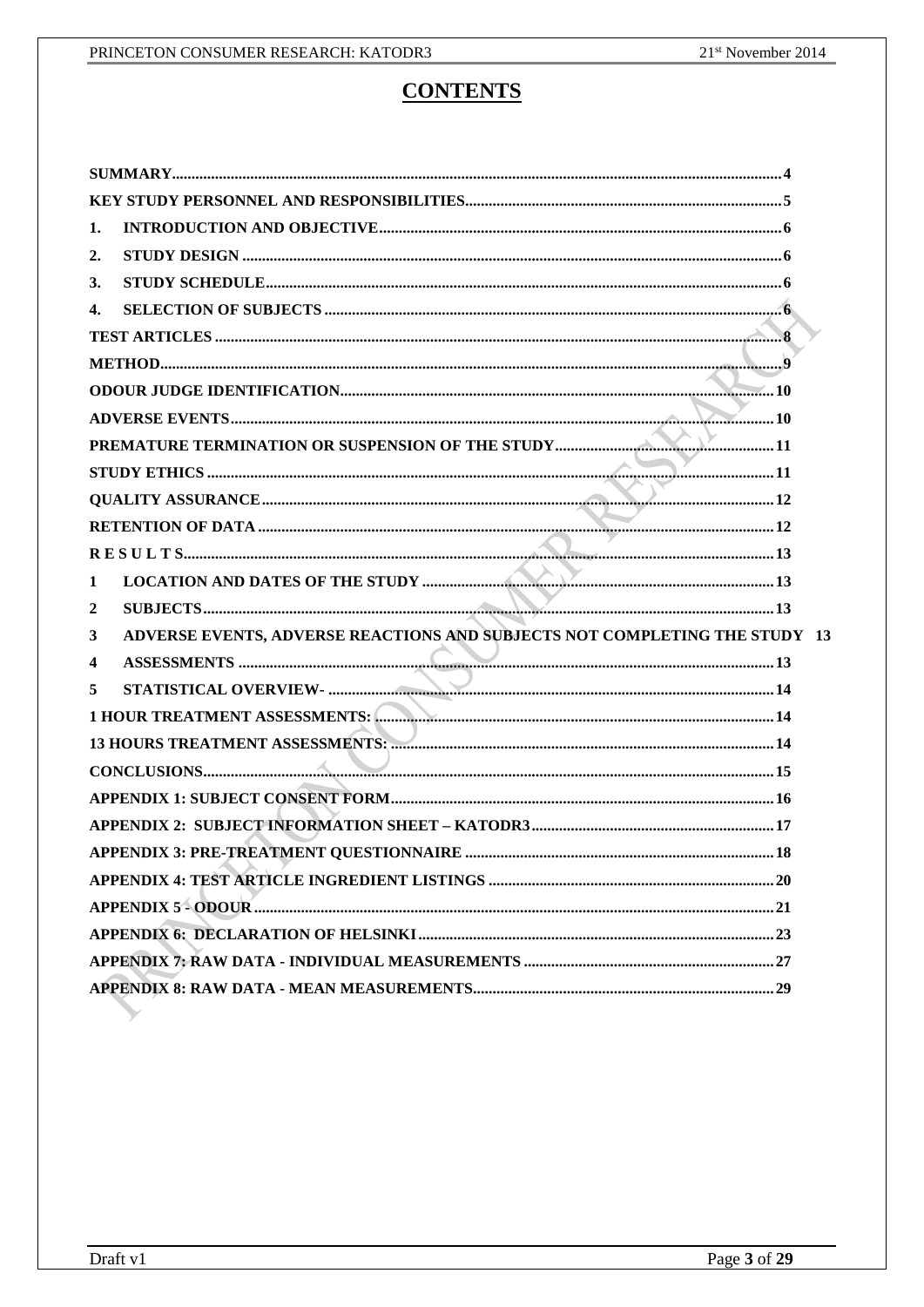## **SUMMARY**

- <span id="page-3-0"></span>1. This was a randomised, double-blind within subject comparison study conducted in 63 healthy volunteers to evaluate the efficacy of one test article to control breath odour, 13 hours after a single use compared to an untreated control group and a positive control group using hedonic assessments.
- 2. The test articles were applied once on day 1 of the study.
- 3. Four judges conducted hedonic assessments in a blinded fashion, pre-product application, 1 hour and 13 hours post product application.
- 4. Individual scores, mean scores and standard deviations for each assessment point are presented in this report for the 63 subjects who completed the study for each of the four judges.
- 5. There was no statistically significant difference for the pre-treatment assessments between the test groups for any of the judges or between judges (p>0.05) so the study can be considered valid. Both the Test Article and Positive Control showed a highly statistically significant difference to the untreated baseline sites (p<0.005) in all assessments. All judges were statistically similar at all-time points and sites (p>0.05) and so assessments can be considered as accurate.
- 6. It can be concluded that for the test articles the claims of "breath freshening" and "freshens breath for over 12 hours" are valid.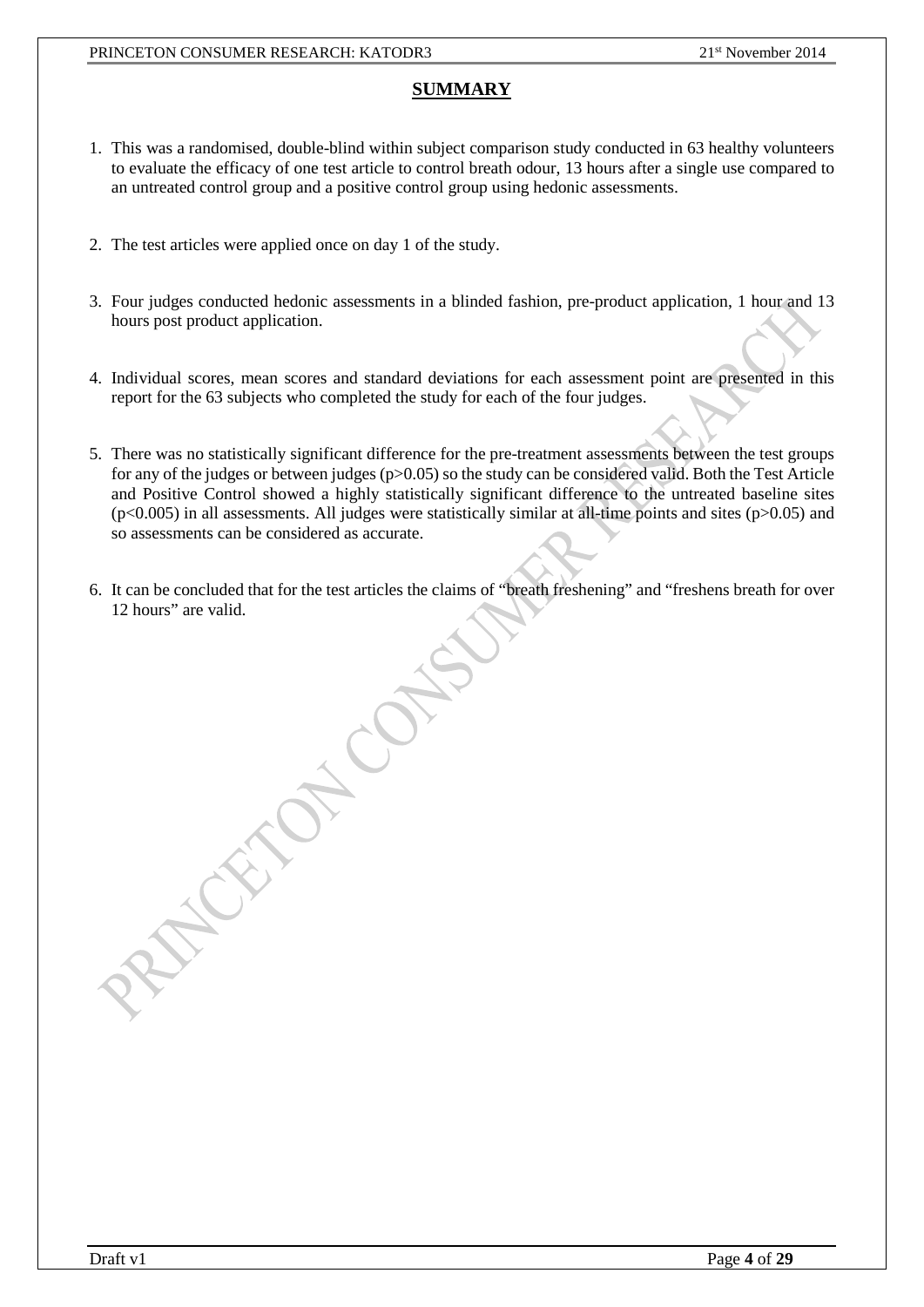## **KEY STUDY PERSONNEL AND RESPONSIBILITIES**

<span id="page-4-0"></span>

| <b>Key personnel</b>                                                                                                                                                                                                                | <b>General responsibilities</b>                                                                                                                                                                                                                                                                                                |
|-------------------------------------------------------------------------------------------------------------------------------------------------------------------------------------------------------------------------------------|--------------------------------------------------------------------------------------------------------------------------------------------------------------------------------------------------------------------------------------------------------------------------------------------------------------------------------|
| <b>Principal Investigator (PI)</b><br>Danny McCamlie<br><b>Princeton Consumer Research</b><br>Harbour House<br>23 Chandlers Quay<br>Maldon<br>Essex CM9 4LF<br><b>United Kingdom</b>                                                | The Principal Investigator (PI) was responsible<br>ensuring sufficient resources<br>for<br>were<br>available to conduct the study according to<br>Good Clinical Practice (GCP), for reporting<br>any serious adverse events to the Sponsor, for<br>the study design, compiling the results and<br>writing the clinical report. |
| Tel: 01621 859230<br>Fax: 01621 851537                                                                                                                                                                                              |                                                                                                                                                                                                                                                                                                                                |
| <b>Project Manager (PM)</b><br>Bryan Baker<br><b>Princeton Consumer Research</b><br><b>Harbour House</b><br>23 Chandlers Quay<br>Maldon<br>Essex CM9 4LF<br><b>United Kingdom</b><br>Tel: 01621 859230<br>Fax: 01621 851537         | The Project Manager (PM) was involved with<br>the study design, compiling the results and<br>writing the clinical report.                                                                                                                                                                                                      |
| <b>Project Supervisor (PS)</b><br><b>Barrie Drewitt</b><br><b>Princeton Consumer Research</b><br><b>Princeton Forrestal Center</b><br>307 College Rd East<br>Princeton, NJ, 08540<br>e-mail:<br>barriedrewitt@princetonconsumer.com | The Project Supervisor (PS) was responsible<br>for the conduct of the study on a daily basis.                                                                                                                                                                                                                                  |
| <b>Project Co-ordinator (PC)</b><br>Mark Fiala<br>Dr. Harold Katz LLC<br>750 N. Highland Ave.<br>LA, CA 90038<br>e-mail: mark@drkatz.com                                                                                            | The Project Co-ordinator (PC) will be the<br>primary point of contact on behalf of the<br>Sponsor of this project and will represent<br>the Sponsor (Dr. Harold Katz LLC) of this<br>study.                                                                                                                                    |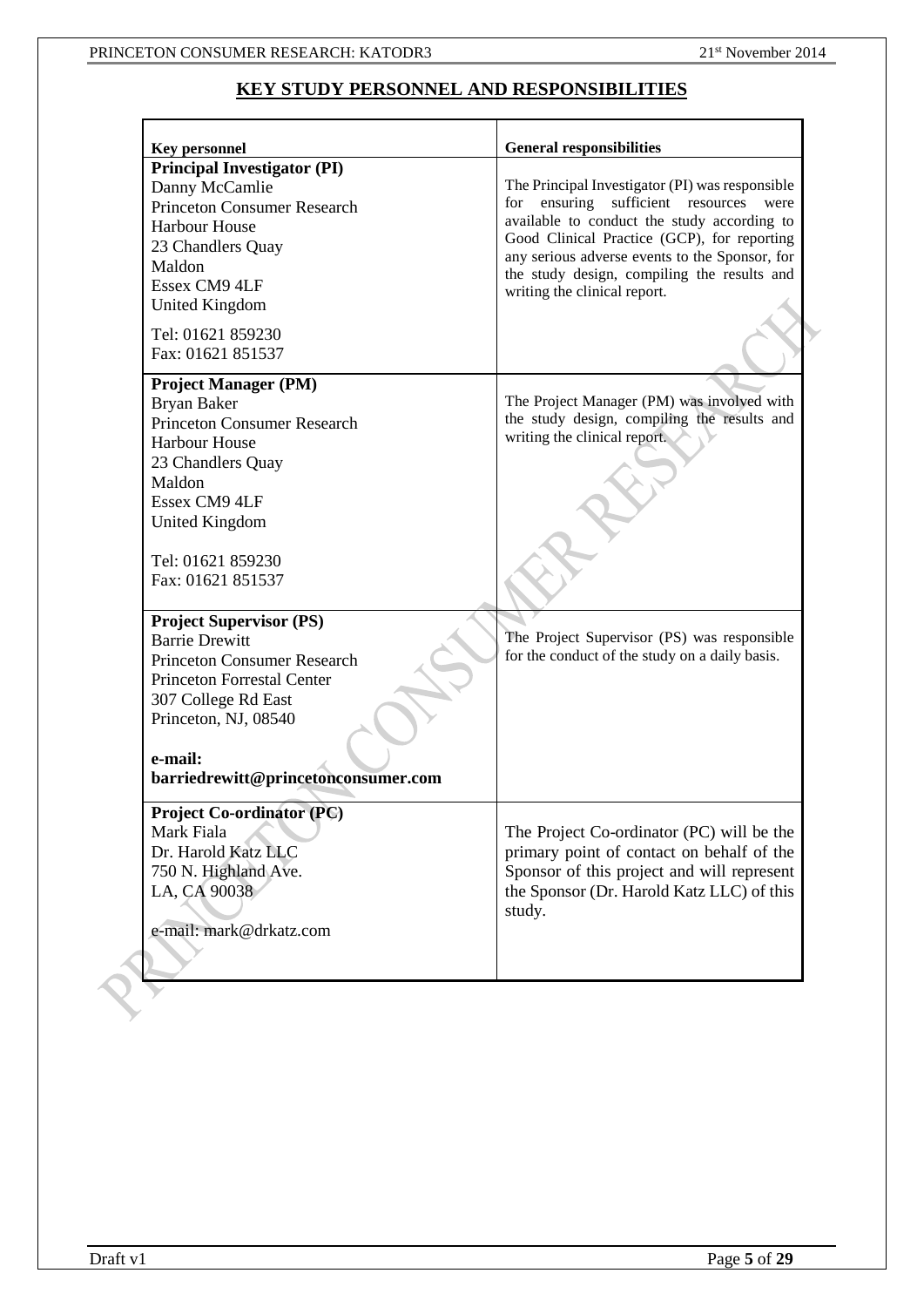## <span id="page-5-0"></span>**1. INTRODUCTION AND OBJECTIVE**

The objective of this study was to determine the efficacy of a mouthwash product to mask breath malodour for up to and including 13 hours following a standard usage in comparison to an untreated and positive control group using hedonic assessments by a panel of qualified odour judges.

## <span id="page-5-1"></span>**2. STUDY DESIGN**

A randomised, blinded study lasting approximately 11 days, including the washout period with one treatment site per subject; the subject's breath designated as a treatment site. The pre-treatment (washout) phase will consist of at least 10 days and the treatment phase will consist of 1 days.

## <span id="page-5-2"></span>**3. STUDY SCHEDULE**

| <b>Study Day</b><br><b>Stage</b> | Day -10 to Day - | Day 1, 0<br>Hour | Day 1, 1<br>Hour | Day 1, 13<br>Hour |
|----------------------------------|------------------|------------------|------------------|-------------------|
| <b>Subject Enrollment</b>        |                  |                  |                  |                   |
| Washout                          |                  |                  |                  |                   |
| <b>Supervised Cleaning</b>       |                  |                  |                  |                   |
| Malodor                          |                  |                  |                  |                   |
| Assessments                      |                  |                  |                  |                   |

#### <span id="page-5-3"></span>**4. SELECTION OF SUBJECTS**

#### **4.1 Screening**

Sixty three subjects were recruited from the general area surrounding the clinical site in order to enrol sixty three subjects (three of which were consensus subjects) for enrolment into the treatment phase of the study.

Prior to the study treatment initiation all prospective subjects will be screened for eligibility.

## **4.2 Inclusion criteria**

- 4.2.1 Subject is aged 18-65, inclusive.
- 4.2.2 Agrees to NOT take antihistamines or medications with sedative affect throughout the study.
- 4.2.3 Does NOT have allergies to the ingredients of soaps, detergents, perfumes, cosmetics, dentifrice, oral care, skin care, or hair care products.
- 4.2.4 Does NOT have or had active psoriasis, eczema on any portion of their body.

4.2.5 Has NOT been diagnosed or treated for cancer in the last 5 years.

- 4.2.6 Has NOT taken for a chronic condition, or have taken in three days prior to the Baseline visit, any anti-inflammatory (except 81 mg-ASA per day), immunosuppressant or antihistamine.
- 4.2.7 Is NOT a diabetic.
- 4.2.8 Does NOT have any of the following condition(s): heart disease, hypertension, kidney disease, significant respiratory disease or epilepsy.
- 4.2.9 Be willing to refrain from brushing their teeth and using mouthwash etc on the active days of the study with the exception of articles that will be provided to them.
- 4.2.10 Subject has NO history of any significant immunologic or infectious disease (e.g. hepatitis, tuberculosis, positive HIV or AIDS, lupus, rheumatoid arthritis) which could place the subject at risk or interfere with the accuracy of the study results.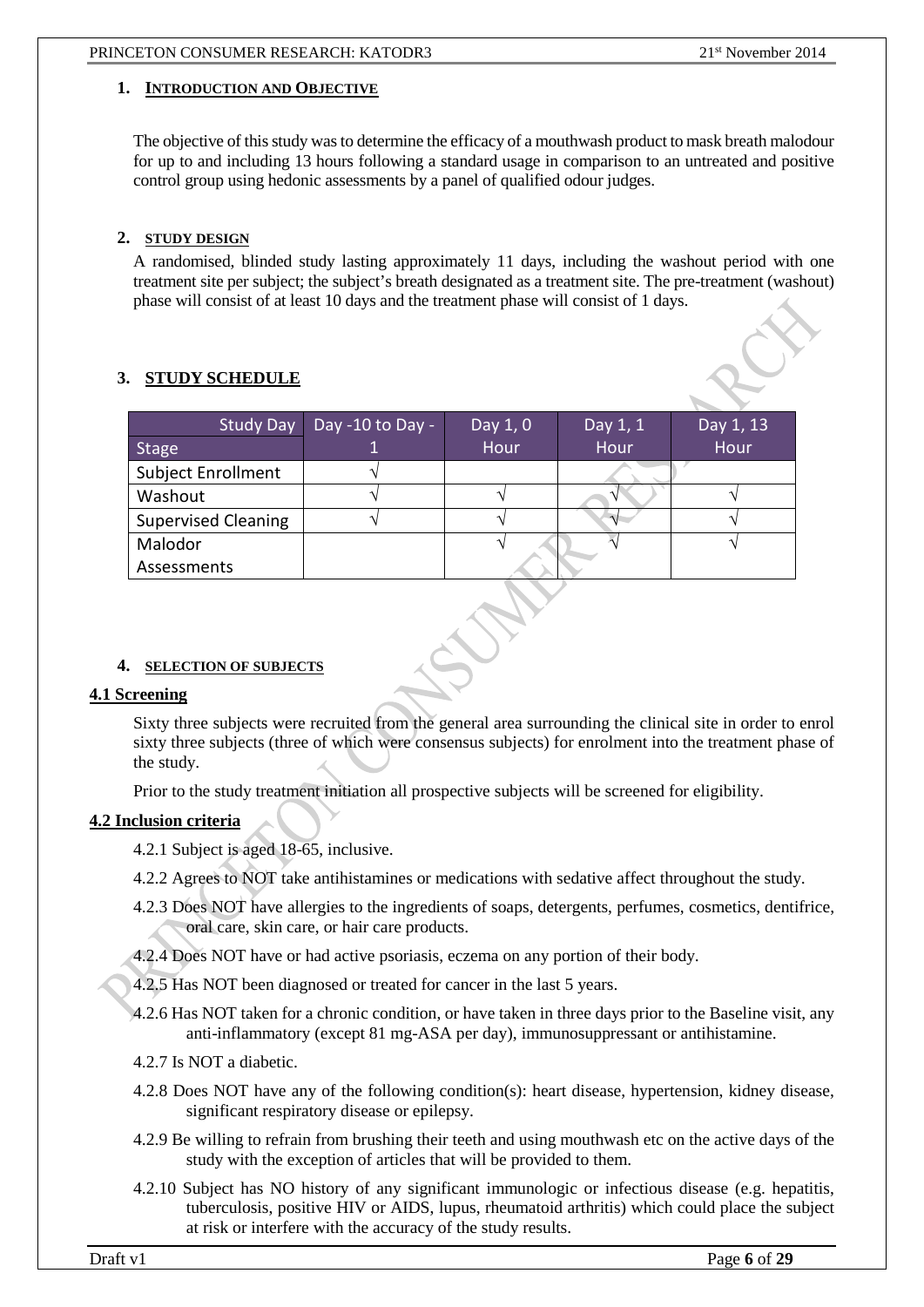#### PRINCETON CONSUMER RESEARCH: KATODR3 21st November 2014

- 4.2.11 Has NOT gone swimming, used a hot tub or sat in chlorinated water within 48 hours of Baseline and is willing to avoid swimming and hot tubs during the study.
- 4.2.12 HAS an Average (from 4 expert odour judges) odour score of  $\geq 4.0$  on a 0 to 10 point scale.
- 4.2.13 Is NOT an employee of the Sponsor Company or CRO.
- 4.2.14 Is NOT taking any other medication that, in the opinion of the Investigator is likely to affect their response to treatment.
- 4.2.15 Has no other medical condition or factor the Investigator or their duly assigned representative believes may affect the ability of the subject to complete the study or the interpretation of the results.

## **4.3 Exclusion Criteria**

- 4.3.1 Is taking for a chronic condition any anti-inflammatory (except 81 mg-ASA per day), immunosuppressant, antihistamine, or sedative medications (i.e. containing antihistamines like Tylenol pm, Nyquil, etc.).
- 4.3.2 Has had within 6 weeks of the study start date, or currently has, orthodontic appliances, more then once incisor with a prothestic crown or veneer, tumours of soft or hard oral tissue, moderate or advanced periodontal disease or greater than 4 caries lesions.
- 4.3.3 Has allergies to the ingredients of soaps, detergents, perfumes, cosmetics, anti-perspirants, deodorants, skin or hair care products, or has sensitive skin.
- 4.3.4 Has or has had active eczema or psoriasis on any portion of their body.
- 4.3.5 Has been diagnosed or treated for cancer in the past 5 years.
- 4.3.6 Is using or has used any systemic antibiotics within the last 2 weeks.
- 4.3.7 Is a diabetic
- 4.3.8 Has the following condition(s): heart disease, hypertension, kidney disease, significant respiratory disease, or epilepsy.
- 4.3.9 Has an immunologic or infectious disease (e.g. hepatitis, tuberculosis, HIV or AIDS, lupus, rheumatoid arthritis) which could place the subject at risk or interfere with the accuracy of the study results.
- 4.3.10 Is an employee of the Sponsor Company or CRO.
- 4.3.11 Is taking any other medication that, in the opinion of the Investigator is likely to affect their response to treatment.
- 4.3.12 Any other condition or factor the Investigator or their duly assigned representative believes may affect the ability of the subject to complete the study or the interpretation of the results.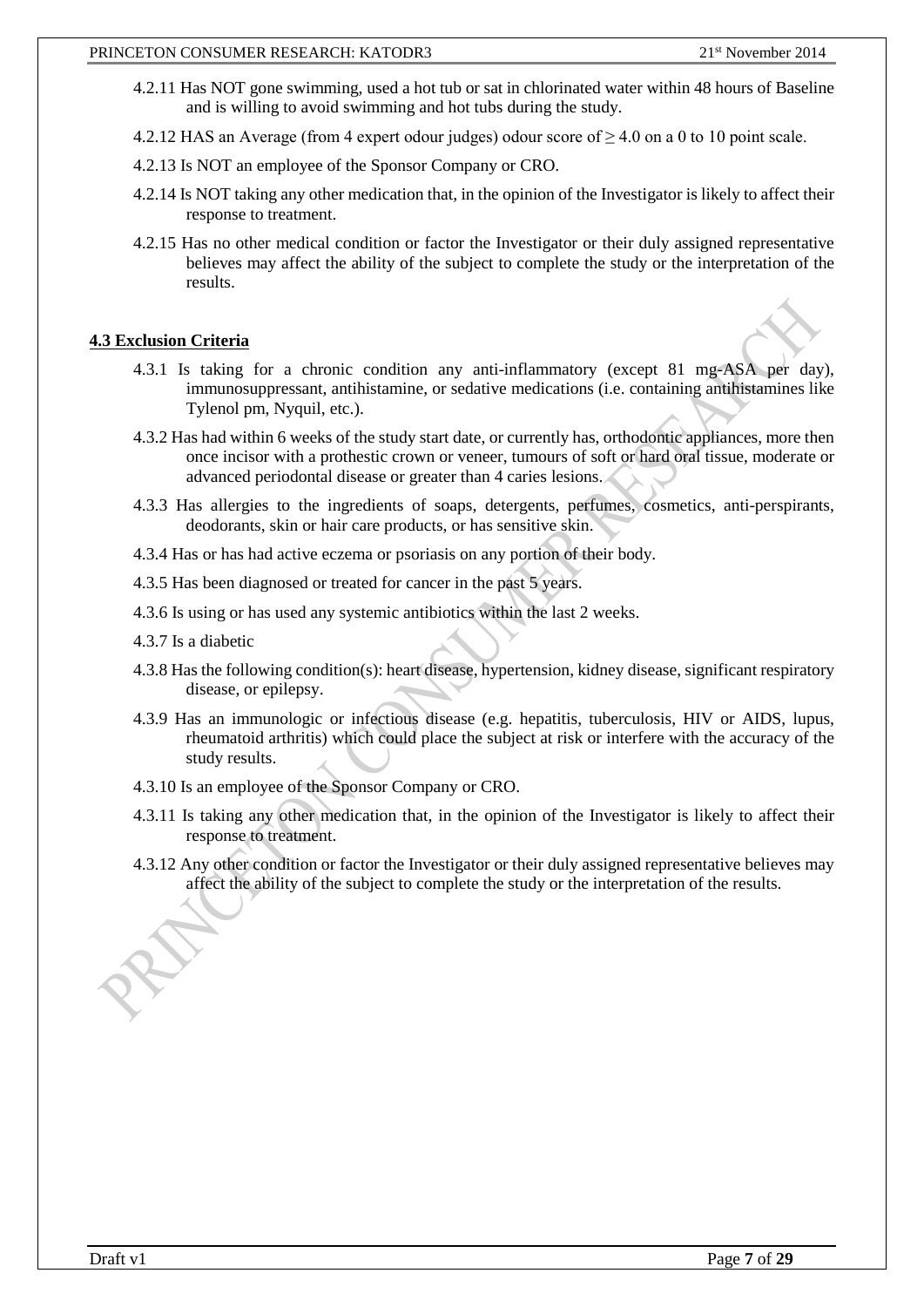#### <span id="page-7-0"></span>**TEST ARTICLES**

To the best of the Sponsor's knowledge, the test articles did not contain antibiotics, antiseptics, steroids, hormones, or any other substances at levels of concentration requiring label declaration by the relevant regulatory authorities and were formulated and tested to comply with applicable regulations. Based on the information available, Princeton Consumer Research considered the test articles to be safe for use in man.

The following test articles were supplied by the Sponsor labelled as follows:

- 1. Article DR19501
- 2. Positive Control (COLGATE)

All of the test articles were used as supplied by the Sponsor. The Sponsor provided ingredient listings for the test articles (see Appendix 4). A third group was included that shall remain untreated.

It was the responsibility of the Sponsor to determine, for each batch of test articles, the identity, strength, purity, composition and other characteristics which appropriately define the test articles, before their use in the study. The determination of their stability and documentation of methods of synthesis or derivation were also the Sponsor's responsibility.

After the use of the test articles, a reserve sample of each test article were stored by Princeton Consumer Research under appropriate conditions.

After an archive sample was been taken, all remaining test articles were disposed of 28 days after the completion of the study, unless requested otherwise by the Sponsor

#### **Packaging, Labelling, and Shipping of Test Products**

The Sponsor sent all test products directly to the clinical facility prior to the start of the study in compliance with current Good Manufacturing Practices. The quantity of all study material shipped to the clinical facility was documented by the CRO.

It was the responsibility of the Sponsor that test articles met all necessary transport regulations, particularly those regulations involving the carriage of hazardous goods and the import/export of goods or equipment, and that any costs including tax/duty were fully met by the Sponsor prior to receipt of test articles at Princeton Consumer Research. No liability with regard to safe receipt or costs involved in the carriage of goods or equipment to any Princeton Consumer Research site was accepted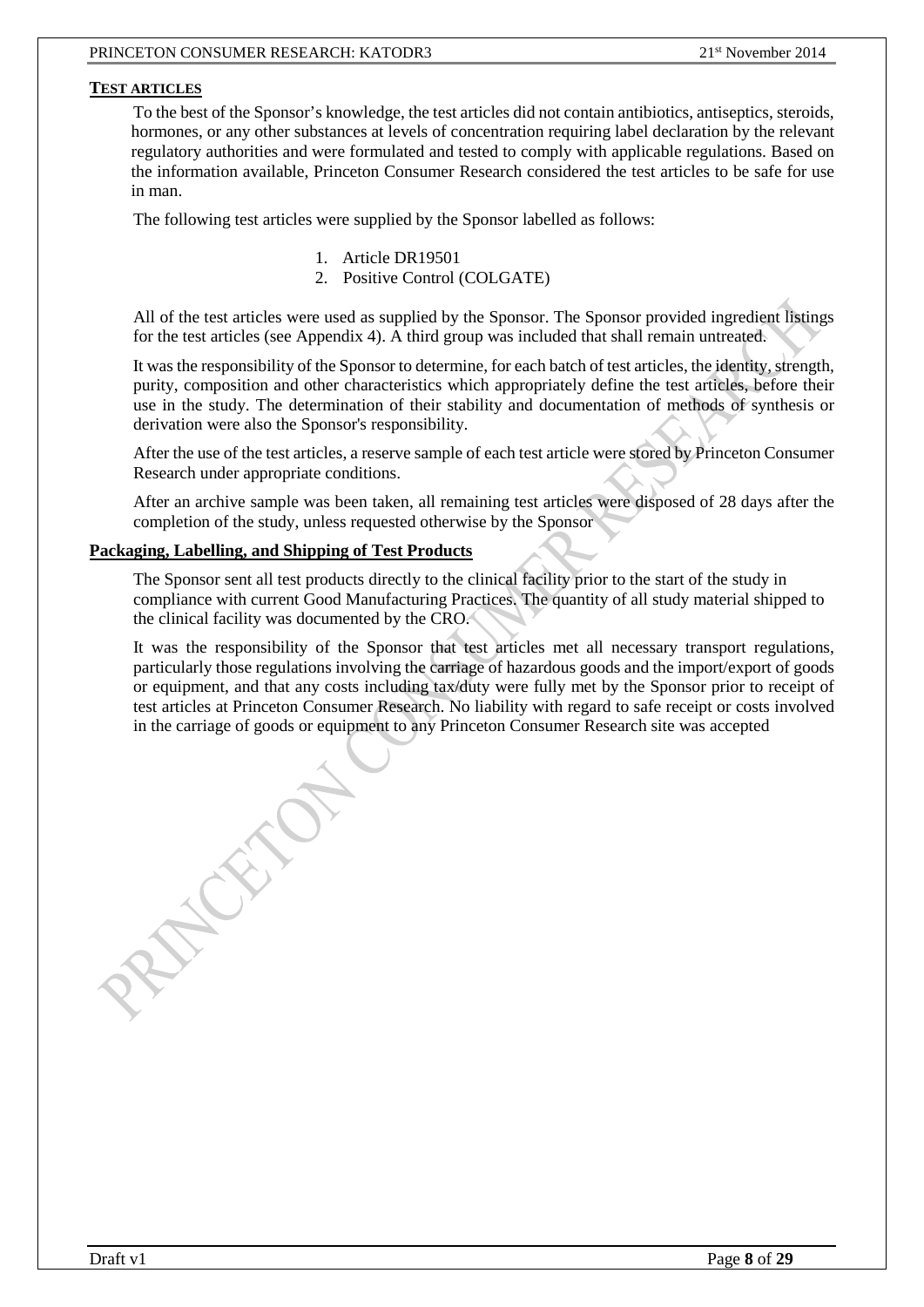#### <span id="page-8-0"></span>**METHOD**

#### **Pre-conditioning (Washout) Procedure**

Upon arrival at the clinical site perspective subjects were consented (Appendix 1). Each subject was then given a soft bristle toothbrush and a sample of Colgate Total to be used during the pre-conditioning phase of the study, twice daily for a period of 2 minutes following their usual brushing action. Subjects were not permitted to use any other products in the mouth such as floss, mouthwash, breath mints etc.

During the entire pre-conditioning period subjects were instructed to stop using their usual toothpaste and oral care regime and were given instructions to take home with them for reference.

## **Day -1:**

Subjects were instructed not to clean their teeth or eat at home before coming to the clinical site. Subjects were queried about whether they had been ill or if they had taken any new medications since their last visit and new information was recorded. The prospective subjects were then assessed for odour and the first sixty-three subjects to qualify 4.0 or greater were enrolled into the study (see Appendix 3). Sixty subjects were considered test subjects and three subjects were considered the consensus subjects.

## **Day 1:**

Subjects were instructed not to brush their teeth or use mouth wash before coming to the clinical site and not to use any products with fragrance on their face/hair and follow all written instructions they were given. Upon arrival at the clinical site Subjects were queried about whether they had been ill or if they had taken any new medications since their last visit and new information was recorded. The prospective subjects were then assessed for odour and the first sixty three subjects to qualify 4.0 or greater (AVERAGE OF 4 JUDGES) were enrolled into the study (see Appendix 3). Sixty subjects were considered test subjects and three subjects were considered the consensus subjects. Any remaining subjects were excused from the study.

Twenty subjects were assigned to each of three time slots for Day 1; representing the 3- cohorts. Each cohort of twenty subjects was treated with the same product for the study. Subjects were dosed on Day 1 Baseline at a time relevant to their cohort. The odour judges evaluated the consensus subject for each cohort followed by the 20-subject cohort, which were treated with the same product.

Next, the qualified subjects were instructed to use the product for their group under supervised conditions. Subjects were given a timer set for 1 minute and they were instructed to swirl using their usual action until the timer sounded before spiting and wiping their mouths. Subjects were only able to oral care products at the clinical site that morning under supervision.

Following usage subjects were re-evaluated within 1 hour of use  $\pm$  10 minutes for odour. The consensus subject for the cohort was evaluated and discussed first. Subjects were then instructed not to use any products in their mouth for the following 13 hours.

13 Hours  $\pm$  15 minutes subjects then returned to the test centre for final evaluations. Following assessment subjects were exited from the study and compensated for their time and inconvenience.

## **Supervised Use Procedure:**

Subjects were provided with  $0.2 \text{ml} \pm 0.05 \text{ml}$  of the test article mouthwash for use. Each subject was instructed swirl following his or her usual action for 1 minute. Following the 1 minute period subjects were instructed to spit and to wipe clean their mouth area on dry paper towelling provided by the supervisor. Subjects were not permitted to rinse their mouths.

Subjects in the Negative Control group (Untreated) were not provided with any product and the refrained from any cleaning of their teeth on the morning of the study day.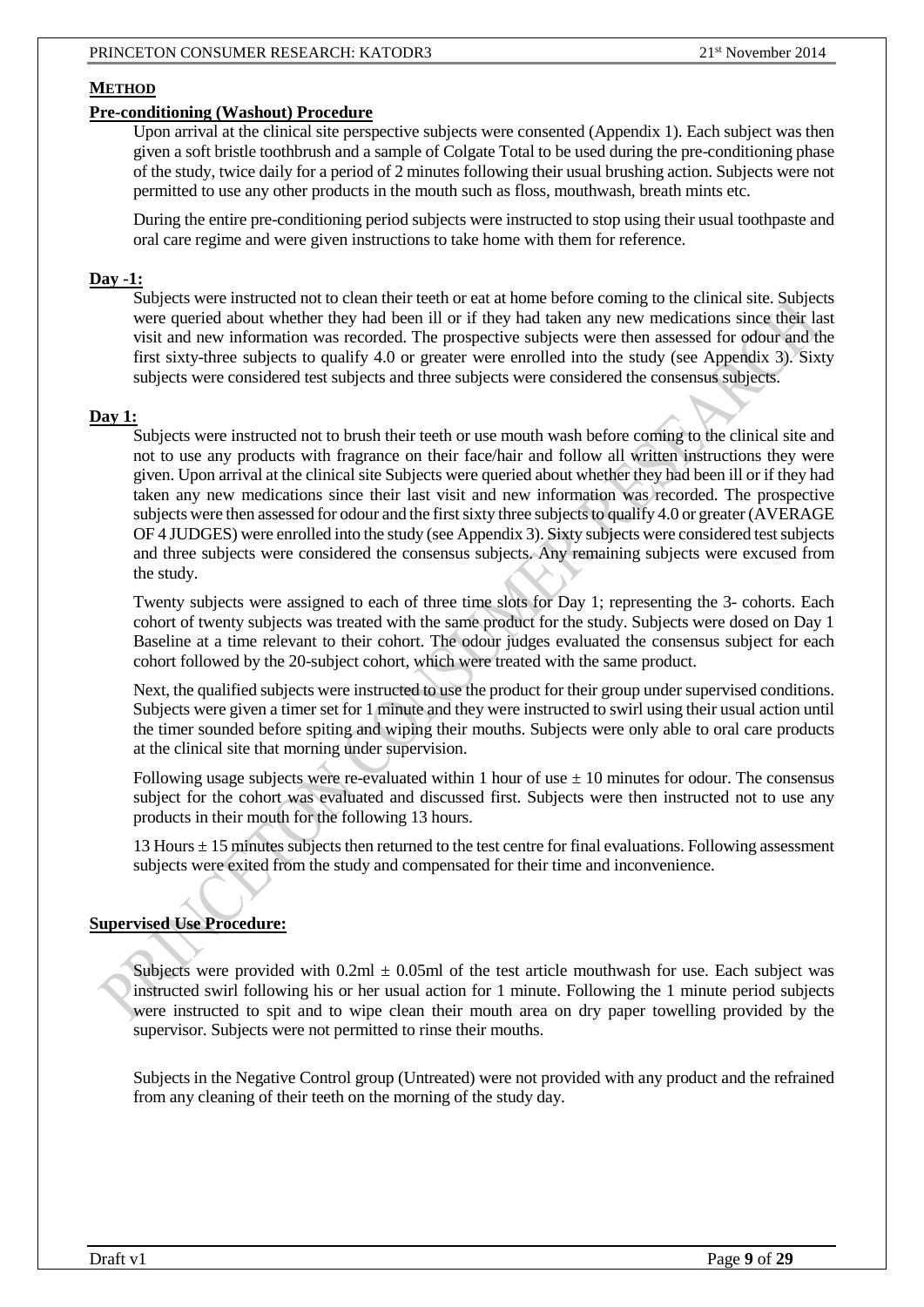## **Treatment Application Procedure**

#### **Treatment Products:**

| Material/Product/Code               | Dose                     | <b>Apply Frequency</b> |
|-------------------------------------|--------------------------|------------------------|
| Test Article (197-75B)              | 0.2ml                    | Once                   |
| Positive Control (Colgate)          | 0.2ml                    | Once                   |
| <b>Negative Control (Untreated)</b> | $\overline{\phantom{0}}$ | -                      |

## <span id="page-9-0"></span>**ODOUR JUDGE IDENTIFICATION**

The odour judges were assigned numbers #1 - #4 that they maintained through the study for entering their odour data.

#### <span id="page-9-1"></span>**ADVERSE EVENTS**

An adverse event was anything untoward which happened to a subject during a study, whether or not it was related to the administration of the test articles.

An adverse reaction to the test articles was an adverse event occurring after the administration of the test articles which may have been causally related to the test articles.

#### **Classification**

An adverse event would have been NON-SERIOUS (sub-classified as Mild, Moderate or Severe) unless it fell into one or more of the following categories when it would be classified as SERIOUS.

The event:

- resulted in death.
- was life threatening.
- required in-patient hospitalisation or prolongation of existing hospitalisation.
- resulted in persistent or significant disability /incapacity.
- was a congenital anomaly/birth defect.

Every adverse event must be recorded and then classified as Serious or Non-Serious.

Maximum intensity of NON-SERIOUS adverse events would have been assigned to one of the following categories:

Mild: For example, an adverse event which was easily tolerated by the subject, causing minimal discomfort and not interfering with everyday activities.

Moderate: For example, an adverse event which was sufficiently discomforting to interfere with normal everyday activities.

Severe: For example, an adverse event which prevented normal everyday activities.

#### **Reporting of adverse events**

In the event of a SERIOUS adverse event, the type, onset, severity, duration and outcome would have been recorded on a Serious Adverse Event Form and the Sponsor would have been notified within one working day, with a written report following within three working days. The significance of the event would have been discussed between the Principal Investigator and the Sponsor, with the Principal Investigator reserving the right to withhold further administration pending further information and discussion. The subject's General Practitioner would have also been informed as soon as it was reasonably practicable to do so.

Non-serious events would have been reported to the Sponsor in the Clinical Report at the conclusion of the study.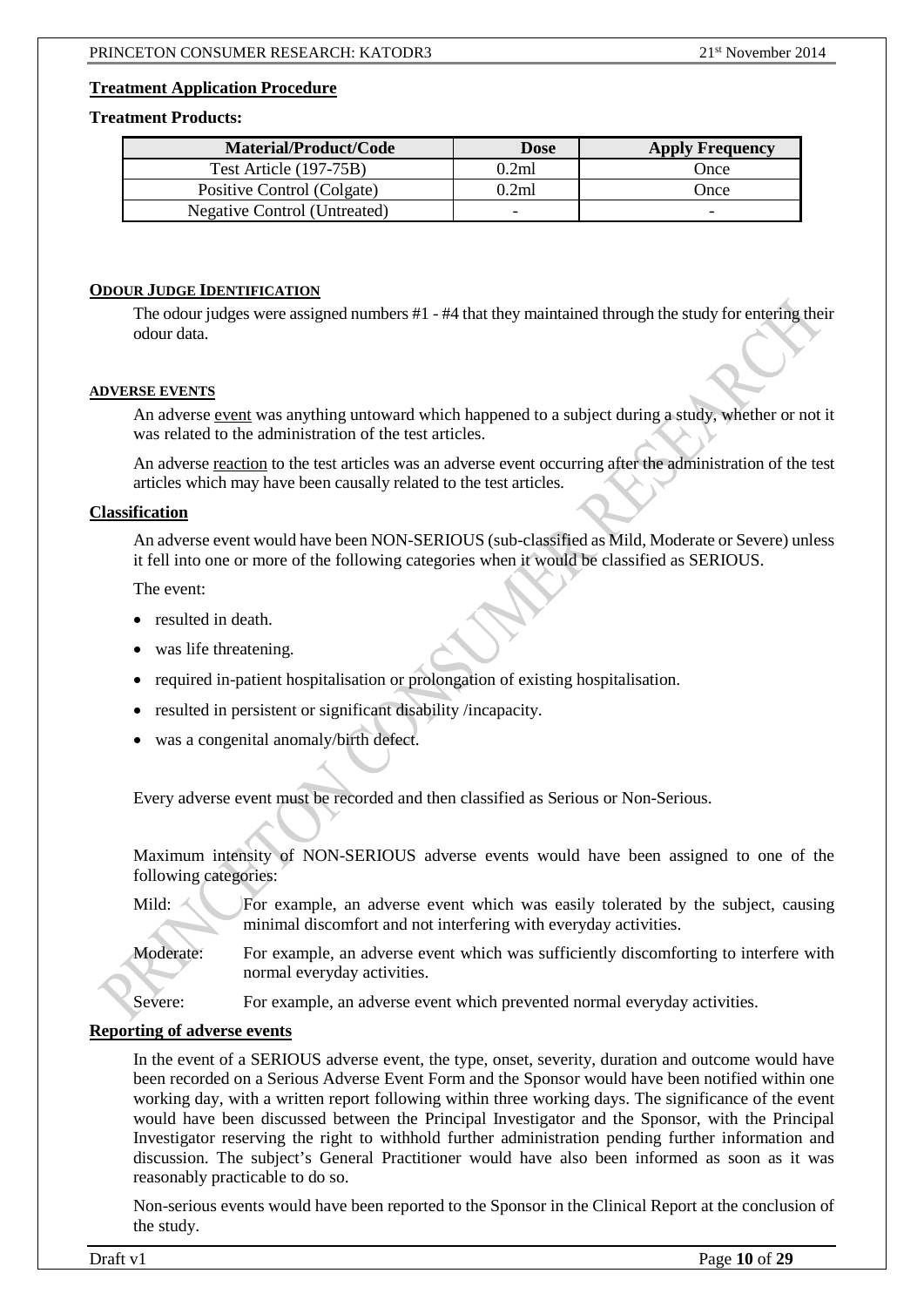#### **Withdrawals**

The participation of a subject in this study may have been discontinued for any of the following reasons:

- the subject wished to withdraw.
- if, in the opinion of the Principal Investigator/Project Manager, it was in the best interests of the subject.
- suspected adverse effects from the test articles.
- inter-current illness.
- violation of the prohibitions and restrictions.
- development of an exclusion criterion.

Subjects were free to withdraw at any time and need not have given a reason, but every reasonable attempt would have been made to ascertain such reasons. The data for any subjects who were withdrawn from the study would have been included in this report but may have been excluded from final data analysis.

Subjects would not have been followed up after their withdrawal from the study, except in the case of a Serious Adverse Event. Withdrawn subjects would not have been replaced.

#### <span id="page-10-0"></span>**PREMATURE TERMINATION OR SUSPENSION OF THE STUDY**

This study may have been prematurely suspended or terminated by Princeton Consumer Research or the Sponsor. In all cases of premature suspension or termination, Princeton Consumer Research would have been promptly informed all study subjects and would have provided appropriate therapy and subject follow-up.

If the study is prematurely suspended or terminated by Princeton Consumer Research Inc without the prior agreement of the Sponsor, Princeton Consumer Research Inc will inform the Sponsor as soon as possible and will provide the Sponsor a with a detailed written explanation of the termination or suspension.

## <span id="page-10-1"></span>**STUDY ETHICS**

#### **Amendments to protocol**

Proposed changes or additions to the authorised protocol would have been subject to approval by the Principal Investigator and the Sponsor before implementation, except and insofar as Princeton Consumer Research reserved the right to make unilateral departure from the protocol to eliminate an apparent immediate hazard to subject health.

#### **Declaration of Helsinki**

The study conformed to the requirements of the 1964 Declaration of Helsinki and its subsequent amendments (Appendix 6).

## **Subject consent**

Subjects were informed of the nature, purpose and known risk of the study both orally and in writing and gave their written informed consent before participating in the study (Appendices 1 and 2). Subjects were advised that they were free to withdraw from the study at any time without being obliged to give a reason. They were compensated for their time and inconvenience.

#### **Indemnity provision**

The Sponsor was responsible, without regard to legal liability, and indemnified Princeton Consumer Research, or any of their respective officers or employees in the event of claims for compensation from subjects suffering injury or other deterioration in health or well-being as a result of participation in this study, except and insofar as such claims arose as a result of any negligent act or omission on the part of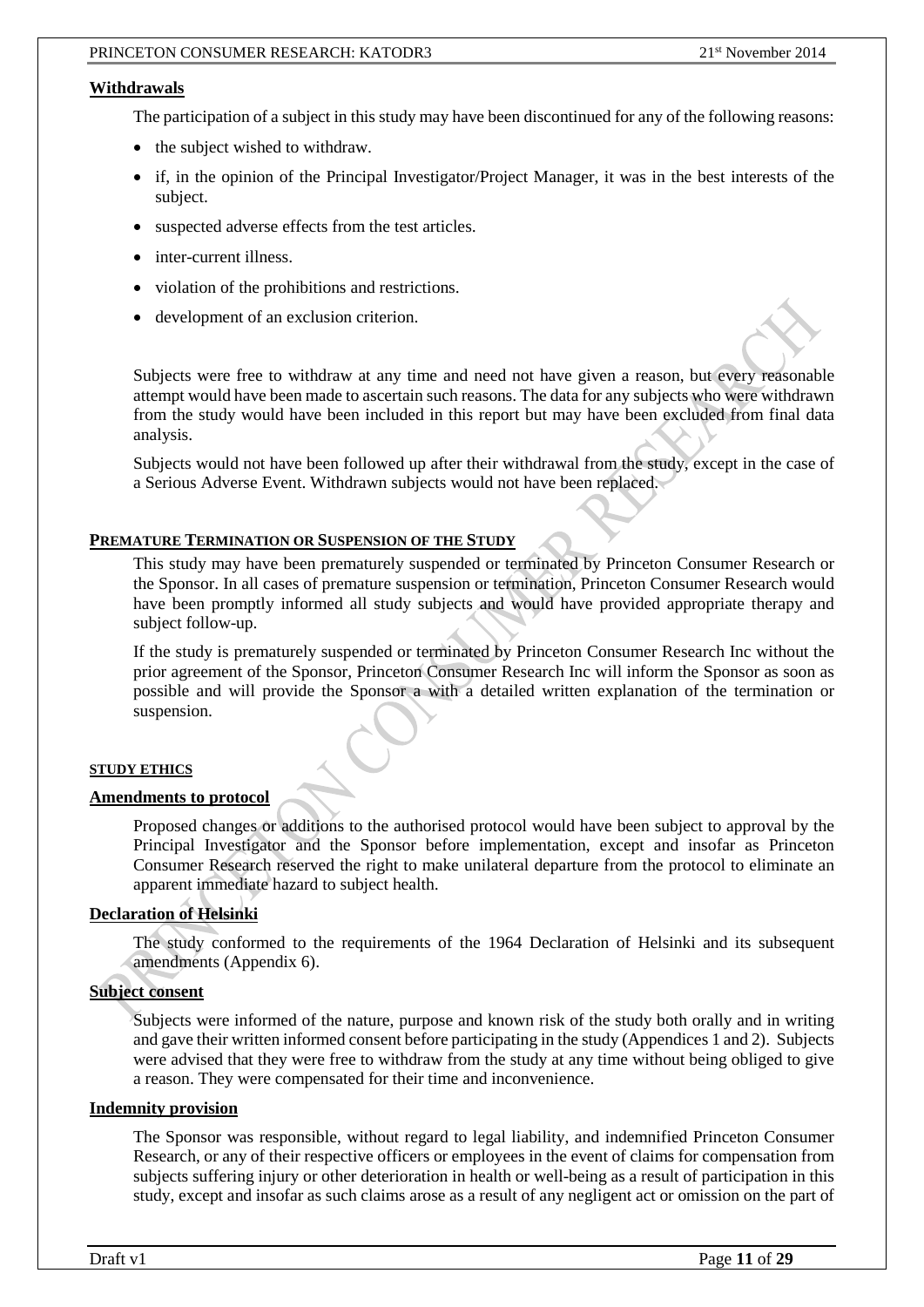#### PRINCETON CONSUMER RESEARCH: KATODR3 21st November 2014

Princeton Consumer Research employees or any persons undertaking or involved in the study by arrangement with Princeton Consumer Research.

#### <span id="page-11-0"></span>**QUALITY ASSURANCE**

The study was carried out in the spirit of the ICH Guidelines on Good Clinical Practice (1996) and other recognised guidelines. The draft report has been peer-reviewed for accuracy and completeness of presentation. Additionally, the study may also have been subject to the following Quality Assurance procedures:

- Review of protocol and protocol amendments for completeness, clarity and adequacy.
- Inspection and/or audit of critical phases of study conduct for compliance with protocol and Princeton Consumer Research procedures.

The Princeton Consumer Research Quality Assurance Manager would have informed Princeton Consumer Research management of any findings that may have affected the integrity of the study.

#### <span id="page-11-1"></span>**RETENTION OF DATA**

All raw data generated by Princeton Consumer Research during the course of the study, and including protocol and final report, will be retained in the Princeton Consumer Research Archive for a minimum period of fifteen years from study completion. In the event of original data being transferred to the Sponsor at their request, exact copies will be so retained. At no time will archived data be destroyed without prior written approval of the Sponsor. All study data will be available at any time, by appointment, for inspection by the Sponsor or their authorised representative.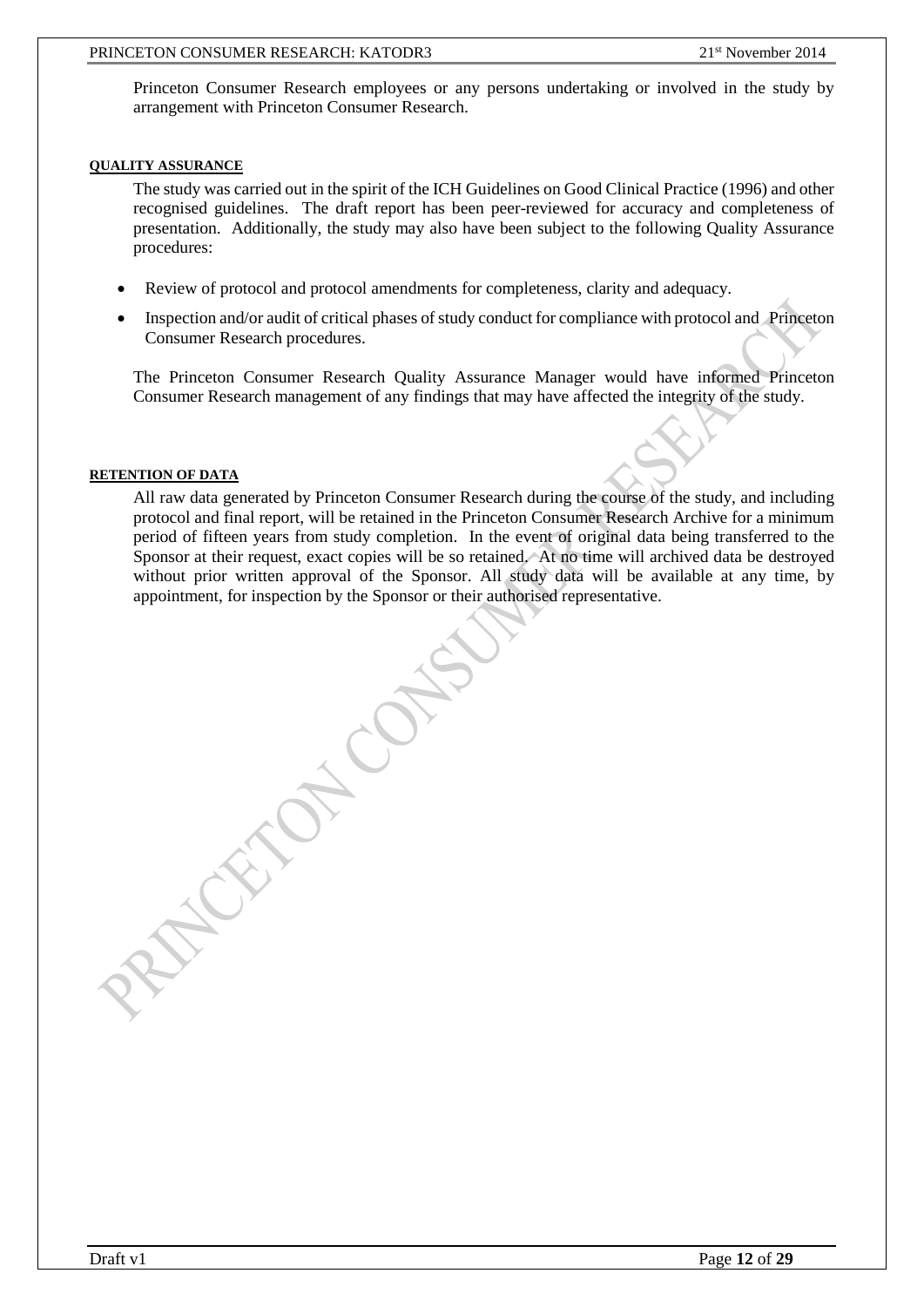## **R E S U L T S**

## <span id="page-12-1"></span><span id="page-12-0"></span>**1 LOCATION AND DATES OF THE STUDY**

The study was performed at Princeton Consumer Research, Princeton Forrestal Center, 307 College Road East, Princeton, NJ, 08540, USA, between 13<sup>th</sup> October 2014 and 24<sup>th</sup> October 2014.

## <span id="page-12-2"></span>**2 SUBJECTS**

63 subjects were recruited into the study and completed the study. The age composition of these subjects is presented in Figure 1.



## <span id="page-12-3"></span>**3 ADVERSE EVENTS, ADVERSE REACTIONS AND SUBJECTS NOT COMPLETING THE STUDY** No adverse events or reactions were reported.

All subjects completed the study.

## <span id="page-12-4"></span>**4 ASSESSMENTS**

There was no statistically significant difference for the pre-treatment assessments between the test groups for any of the judges or between judges (p>0.05) so the study can be considered valid. Both the Test Article and Positive Control showed a highly statistically significant difference to the untreated baseline sites (p<0.005) in all assessments. All judges were statistically similar at all-time points and sites (p>0.05) and so assessments can be considered as accurate.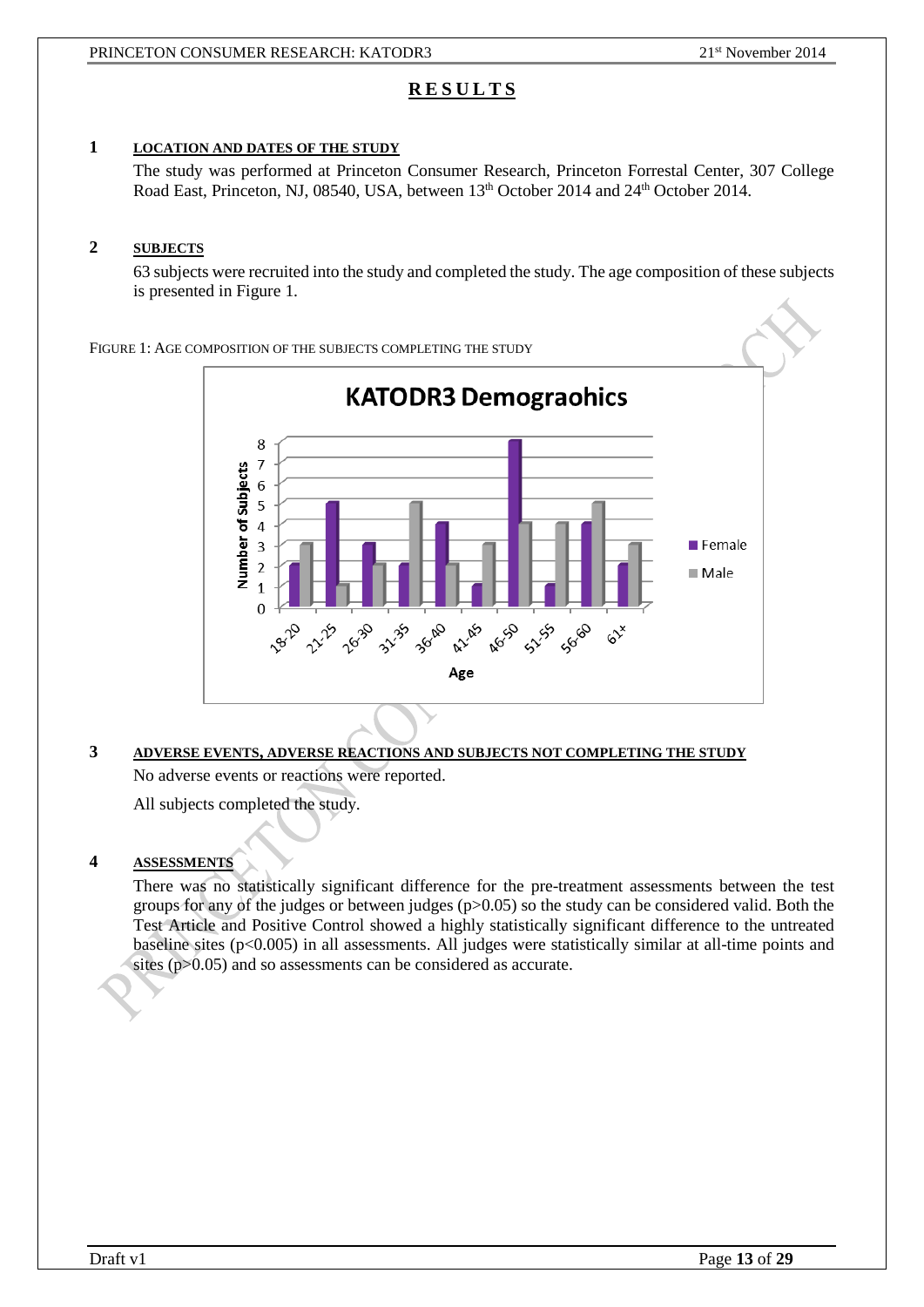## <span id="page-13-0"></span>**5 STATISTICAL OVERVIEW-**

Baseline treatment assessments:

|              |      | 12   | JЗ   | 4     | Average |
|--------------|------|------|------|-------|---------|
| Mean Group 1 | 5.89 | 5.42 | 5.95 | 5.63  | 5.72    |
| Mean Group 2 | 6.73 | 6.55 | 6.55 | 6.77  | 6.65    |
| Mean Group 3 | 6.82 | 6.35 | 6.53 | 7 1 2 | 6.71    |

<span id="page-13-1"></span>1 hour treatment assessments:

|                                  | 40 | $12 - 13$ | 4 | Average |
|----------------------------------|----|-----------|---|---------|
| Mean Group 1 2.11 1.89 2.32 2.26 |    |           |   | 2.14    |
| Mean Group 2 2.32 2.23 2.55 2.36 |    |           |   | 2.36    |
| Mean Group 3 7.06 6.59 7.12 7.41 |    |           |   | 7.04    |

<span id="page-13-2"></span>13 hours treatment assessments:

|                                       |  |  | J1 J2 J3 J4 Average |
|---------------------------------------|--|--|---------------------|
| Mean Group 1 2.84 3.16 3.53 2.89 3.11 |  |  |                     |
| Mean Group 2 3.41 3.59 3.41 3.27      |  |  | 3.42                |
| Mean Group 3 8.24 7.53 7.94 8.00      |  |  | 7.93                |

#### P-Value Assessments

| 'bl vs 1   |  | 1.04E-07 5.94E-11 4.02E-02 |
|------------|--|----------------------------|
| $bl$ vs 13 |  | 1.09E-05 1.96E-10 5.39E-06 |

ELOY

**MARKETHALLY**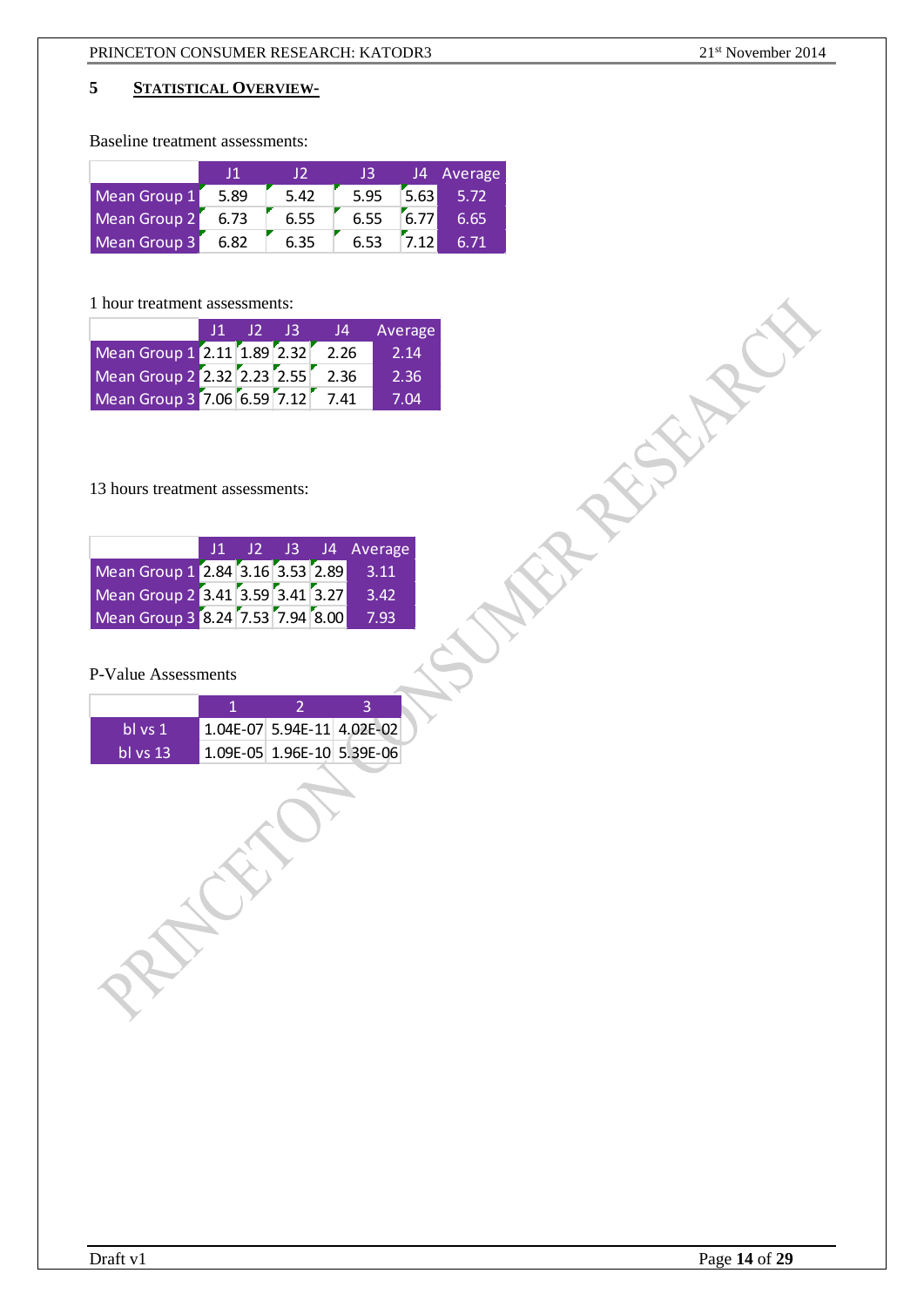## <span id="page-14-0"></span>**CONCLUSIONS**

It can be concluded that for the test articles the claims of "breath freshening" and "freshens breath for over 12 hours" are valid.

FITON CONSUMERED FREE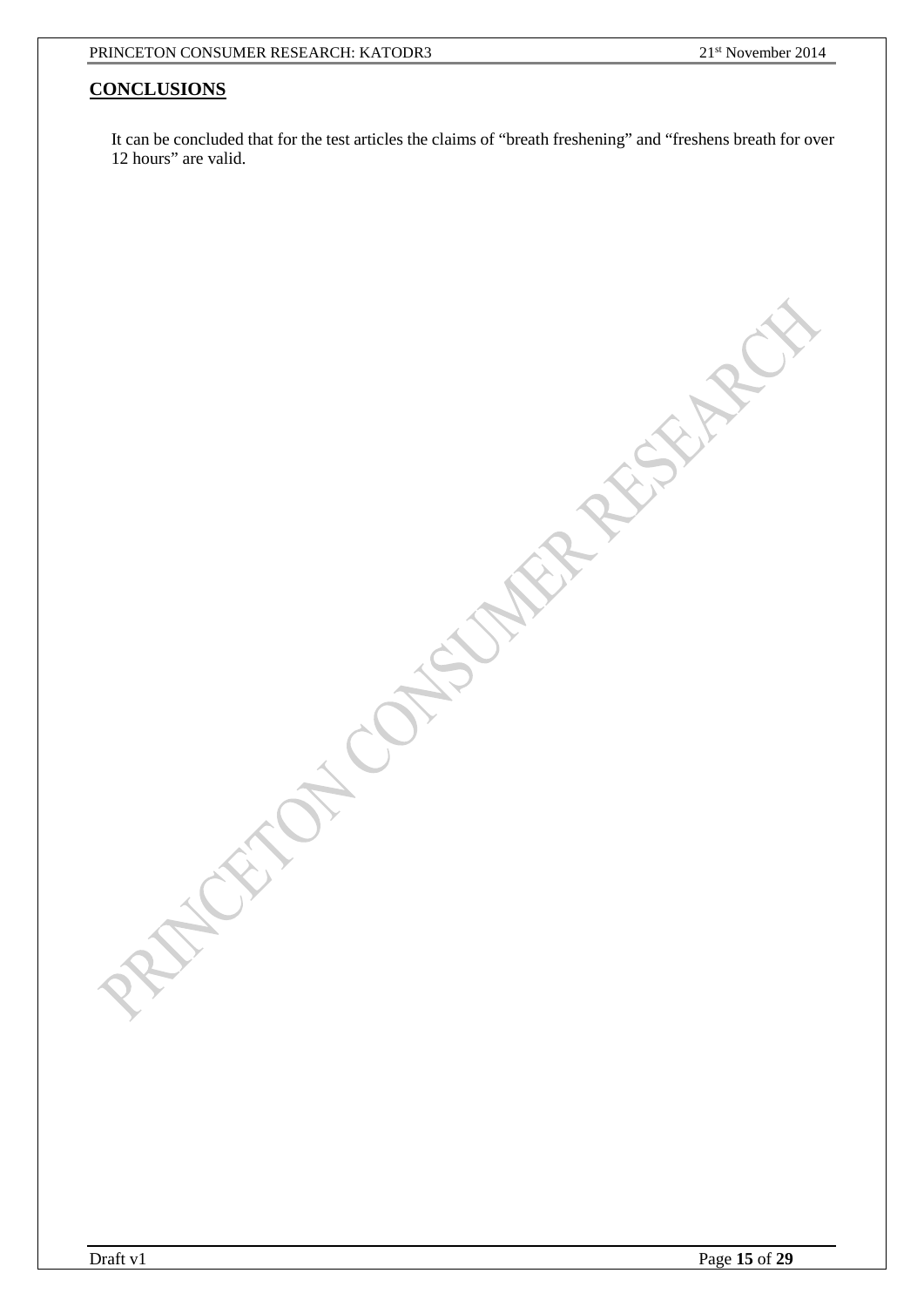#### PRINCETON CONSUMER RESEARCH: KATODR3 21st November 2014

## <span id="page-15-0"></span>APPENDIX 1: SUBJECT CONSENT FORM

Subject Number

## **PRINCETON CONSUMER RESEARCH**

## SUBJECT CONSENT for KATODR3 (AN ODOUR ASSESSMENT STUDY)

Name of Subject:…………………………………………………………………..

The nature of the trial and procedures required of the volunteers, together with possible hazards, have been described to me by the members of Princeton Consumer Research staff named below and I have had an opportunity to discuss these matters. Additionally I have been given a copy of the Subject Information Sheet for this trial.

I understand that the study will be conducted in compliance with the Standard Operating Procedures of Princeton Consumer Research which are available to me at my request and that I may withdraw from the study at any time without having to give a reason.

I understand that every effort has been made and will continue to be made by the Sponsors of this study and by Princeton Consumer Research medical personnel to ensure that the health status of the volunteers will not be adversely affected by their participation in this study. I understand that in the unlikely event of significant deterioration in health being caused by my participation in the study I will be given reasonable and appropriate medical treatment and may be compensated financially.

I also understand that all information given by me and all observations made on my health will be maintained in strictest confidence and in accordance with normal medical practice. This means the Sponsor of this study or an authorised representative of the Sponsor and/or representatives of regulatory authorities may request access to this information for checking purposes relevant to the study. Any such information will not identify me by name and this checking will be performed under the supervision of Princeton Consumer Research.

I agree to comply with the prohibitions and restrictions on the Subject Information Sheet and confirm that the information given on my questionnaires is true. I hereby consent to take part in the study and to carry out the procedures required of me. I also consent to my General Practitioner being informed of my participation and of any findings considered to require medical attention.

I consent to Princeton Consumer Research processing sensitive personal information that may be held by them or given by myself at the time of enrolment onto the above named study. This information will be treated as confidential to Princeton Consumer Research and will not be divulged to any third party unless required by Regulatory agencies. In all cases any information given will not identify me by name. This consent satisfies the requirement of the Data Protection Act 1998.

Signed: ................................................................ Date: .......................................................

I have explained the nature of the study to the above-named volunteer who has received a copy of the Subject

Information Sheet.

Signed: ................................................................ Date: .......................................................

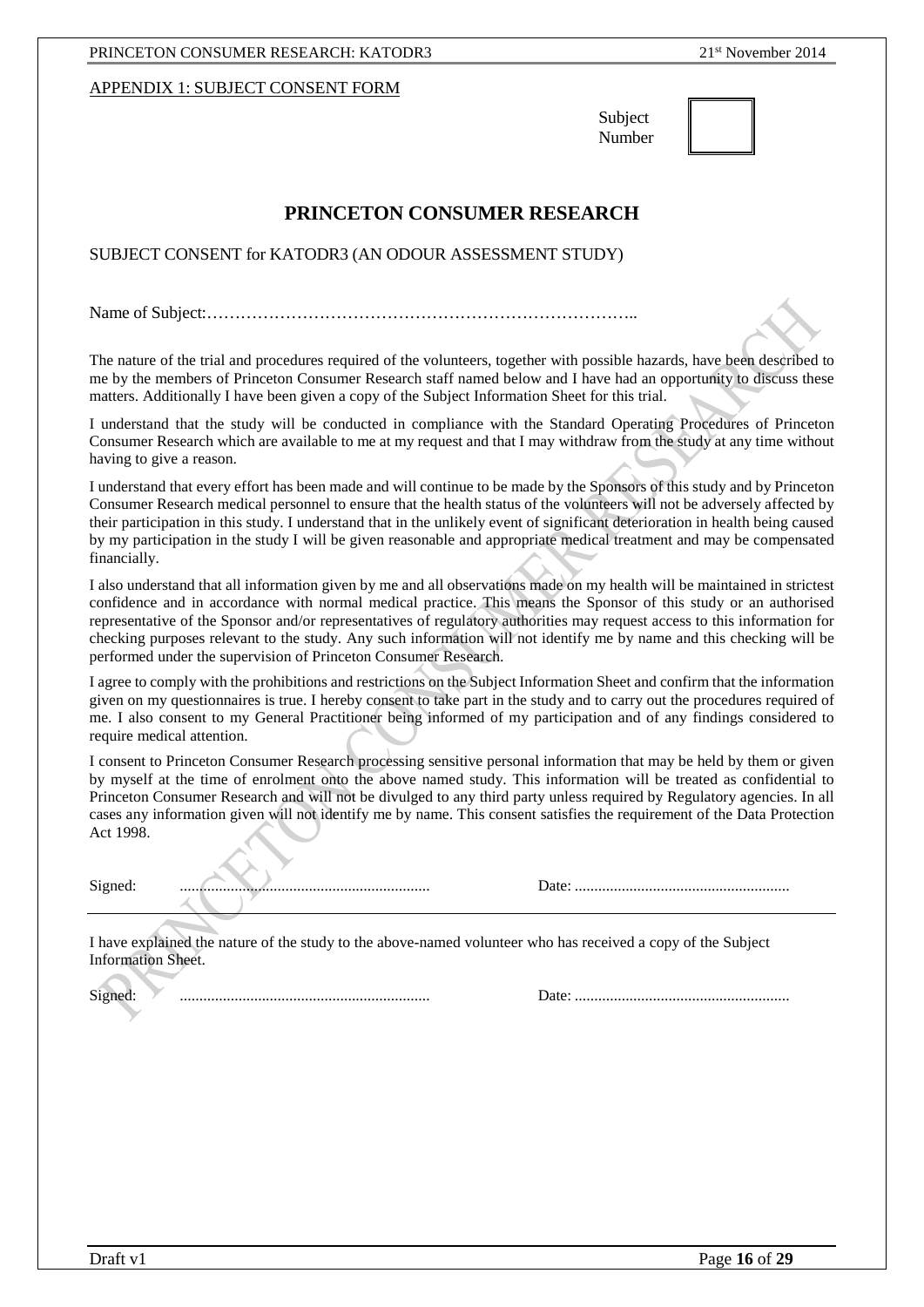## <span id="page-16-0"></span>APPENDIX 2: SUBJECT INFORMATION SHEET – KATODR3

Please read this sheet carefully. It is a written explanation of the way in which the study will be performed. You will also be given an oral explanation of the study from members of Princeton Consumer Research staff and an opportunity to ask questions. If any further questions occur to you, please either ring the office or ask at the test centre. The aim of the study is to assess the level of odour in your breath.

## **Possible unwanted effects**

In the very unlikely event that you are 'hypersensitive' to the products you might experience some shortness of breath, flushing and possibly dizziness. If this does happen you should remove the product and contact Princeton Consumer Research for advice. Should the shortness of breath become severe and you feel unwell contact your own doctor without delay. We would advise you of any products you should avoid.

## **Prohibitions and restrictions**

**Do not** take aspirin or other non-steroidal anti-inflammatory drugs during the trial as these can have an effect on your irritant reaction.

If you require a painkiller for headaches etc., please take **only paracetamol.**

**Do not** use a sunbed or sunlamp during the trial and keep your arms out of natural sunlight during the trial as you could confuse irritation grading.

**Do not** have an immunisation, such as for travel, during the trial.

Let us know of any medication or change in your health during the trial as soon as possible as this could have an effect on your skin reaction.

| <b>TEST ARTICLES:</b>                         | Mouthwash products. Product allocation will be randomised so that you will<br>receive one of 3 different products. One group will not receive mouthwash and<br>will remain untreated for 13 hours.                                                |
|-----------------------------------------------|---------------------------------------------------------------------------------------------------------------------------------------------------------------------------------------------------------------------------------------------------|
| <b>REGISTRATION STATUS:</b>                   | Not applicable - Consumer Products.                                                                                                                                                                                                               |
| <b>TITLE/PURPOSE OF TRIAL:</b>                | To assess any effect by the products on breathe odour.                                                                                                                                                                                            |
| <b>ATTENDANCE:</b>                            | Please follow your study calendar and schedule                                                                                                                                                                                                    |
| <b>NUMBER OF PERSONS</b><br>PARTICIPATING:    | Approximately 63.                                                                                                                                                                                                                                 |
| <b>POSSIBLE RISKS/</b><br><b>DISCOMFORTS:</b> | Irritation or allergic reaction to the test products, or their ingredients. In the<br>very unlikely event that you are, 'hypersensitive', to the test products you might<br>experience some shortness of breath, flushing and possibly dizziness. |
| PAYMENT DETAILS:                              | \$ for completion of the study (If you are dropped due to a reaction, that, in the<br>opinion of Princeton Consumer Research is related to the product, then \$<br>paid).                                                                         |

THE PROJECT SUPERVISOR IN CHARGE OF THIS STUDY MAY BE CONTACTED DURING AND OUTSIDE OF NORMAL WORKING HOURS ON **01621 859 230** (TRANSFER DURING OUT OF OFFICE HOURS FOR THE DURATION OF THE STUDY PERIOD ONLY).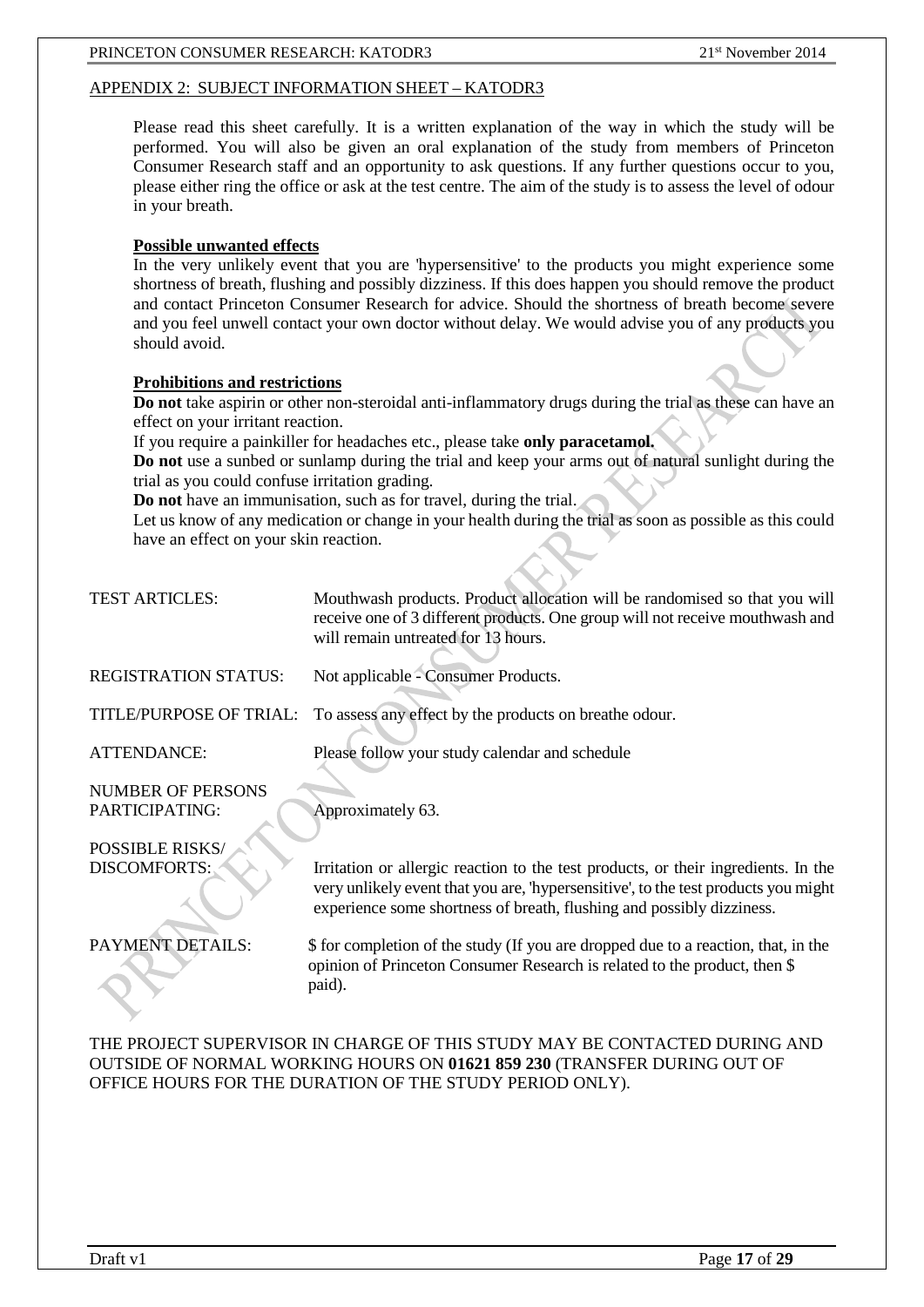## PRINCETON CONSUMER RESEARCH: KATODR3 21st November 2014

## <span id="page-17-0"></span>APPENDIX 3: PRE-TREATMENT QUESTIONNAIRE

| <b>FOR OFFICE USE ONLY</b> |  |  |  |  |
|----------------------------|--|--|--|--|
| Subject's Initials         |  |  |  |  |
| <b>MALE / FEMALE</b>       |  |  |  |  |

# **STRICTLY CONFIDENTIAL**

In order for us to judge that you are healthy to take part in the patch test and that any medication you take is not likely to interfere with your test responses, we need information on your health. We may need to contact you again for further details but please answer all the questions as fully as possible.

## **STUDY No: KATODR3**

| Do you have any skin problems at present under your arms e.g. acne, pigment changes, psoriasis, eczema, skin                                                           |              |
|------------------------------------------------------------------------------------------------------------------------------------------------------------------------|--------------|
| cancer?<br>If 'YES' please give details of condition and/or treatment, eg ointment/cream.                                                                              |              |
| Are you regularly taking any medicines, drugs (including street drugs) or oral contraceptives at present?YES<br>If 'YES' please give details eg name, how often taken. | $\lfloor$ NO |
| If 'YES', please state when and for what.                                                                                                                              |              |
| Have you ever had hepatic, renal, cardiac, pulmonary, digestive, haematological, neurological, locomotor, immune                                                       |              |
| If 'YES', please give details.                                                                                                                                         |              |
| Have you consulted your doctor within the last 6 months?<br>If 'YES', please state when and for what.                                                                  |              |
|                                                                                                                                                                        |              |
| If 'YES', please state when and for what. Was this confirmed as malignant?                                                                                             |              |
| If 'YES', which drug and explain reaction and duration.                                                                                                                |              |
| Do you suffer from epilepsy?                                                                                                                                           |              |
|                                                                                                                                                                        |              |

## **PLEASE TURN OVER**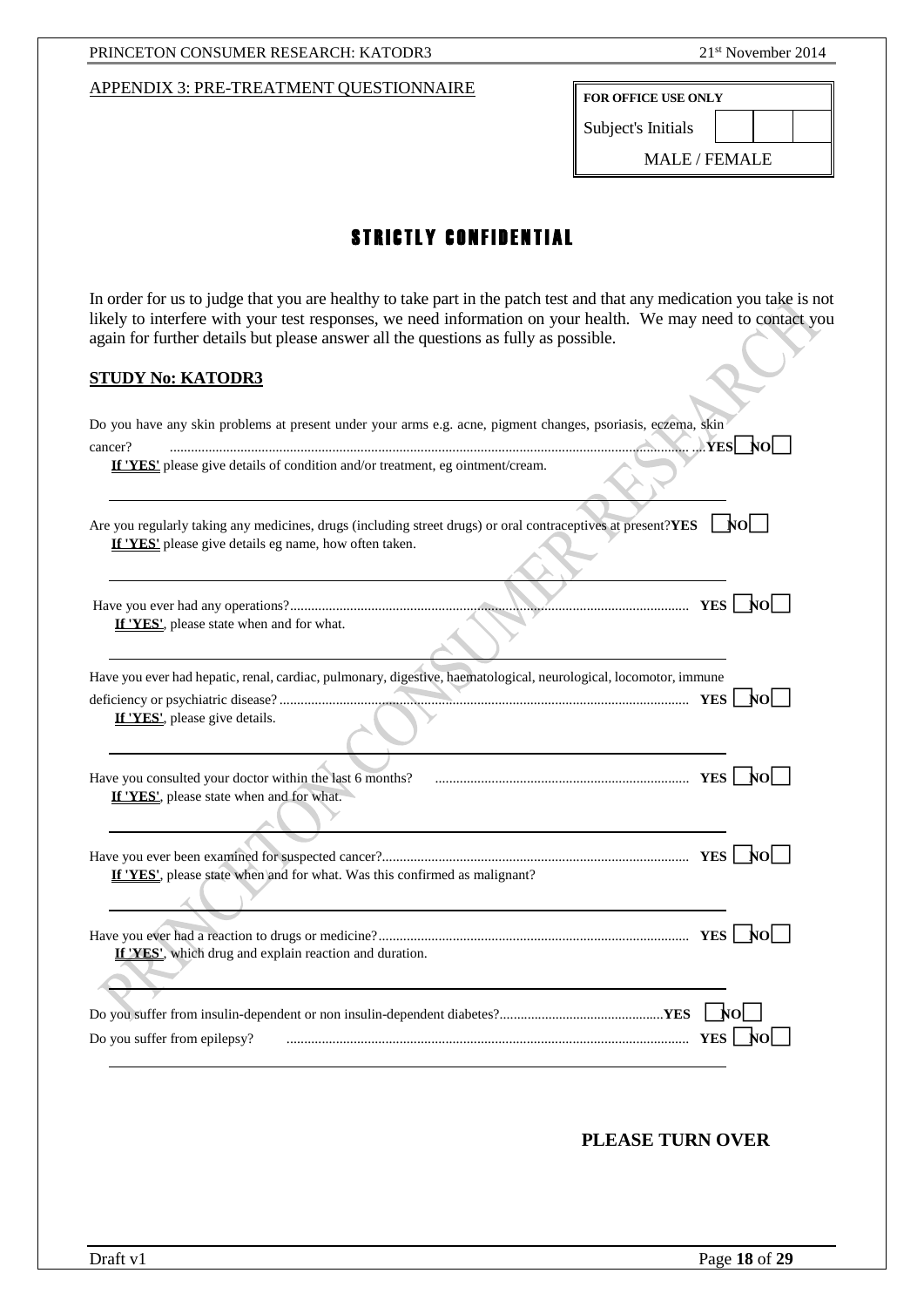| 21 <sup>st</sup> November 2014<br>PRINCETON CONSUMER RESEARCH: KATODR3                                                                                                                                                                                                                                           |    |                                                                                                        |  |  |  |
|------------------------------------------------------------------------------------------------------------------------------------------------------------------------------------------------------------------------------------------------------------------------------------------------------------------|----|--------------------------------------------------------------------------------------------------------|--|--|--|
| How many units of alcohol do you consume on average in a week?<br>(A unit is 1/2 pint of beer or 1 glass of wine or 1 'short')                                                                                                                                                                                   |    |                                                                                                        |  |  |  |
|                                                                                                                                                                                                                                                                                                                  |    | What is your maximum daily consumption? ____/units $OR$ do you only drink on special occasions? $\Box$ |  |  |  |
| Pregnancy.                                                                                                                                                                                                                                                                                                       |    |                                                                                                        |  |  |  |
|                                                                                                                                                                                                                                                                                                                  |    |                                                                                                        |  |  |  |
|                                                                                                                                                                                                                                                                                                                  |    |                                                                                                        |  |  |  |
|                                                                                                                                                                                                                                                                                                                  |    |                                                                                                        |  |  |  |
| Abstinence Vasectomy (partner) Post Menopausal Dleaster post                                                                                                                                                                                                                                                     |    |                                                                                                        |  |  |  |
|                                                                                                                                                                                                                                                                                                                  |    |                                                                                                        |  |  |  |
| Have you ever had any skin problems related to the use of any of the following types of material?                                                                                                                                                                                                                |    |                                                                                                        |  |  |  |
| <b>Material</b><br><b>YES</b>                                                                                                                                                                                                                                                                                    | NO | When? - Which products? - What happens?                                                                |  |  |  |
| Toothpaste                                                                                                                                                                                                                                                                                                       |    |                                                                                                        |  |  |  |
| Mouthwash                                                                                                                                                                                                                                                                                                        |    |                                                                                                        |  |  |  |
| Floss                                                                                                                                                                                                                                                                                                            |    |                                                                                                        |  |  |  |
| Other-please specify                                                                                                                                                                                                                                                                                             |    |                                                                                                        |  |  |  |
| a) Date of birth: $\frac{1}{2}$ birth: $\frac{1}{2}$ and $\frac{1}{2}$ and $\frac{1}{2}$ and $\frac{1}{2}$ and $\frac{1}{2}$ and $\frac{1}{2}$ and $\frac{1}{2}$ and $\frac{1}{2}$ and $\frac{1}{2}$ and $\frac{1}{2}$ and $\frac{1}{2}$ and $\frac{1}{2}$ and $\frac{1}{2}$ and $\frac{$<br>FOR OFFICE USE ONLY |    | b) Age:                                                                                                |  |  |  |
|                                                                                                                                                                                                                                                                                                                  |    |                                                                                                        |  |  |  |
| TO BE COMPLETED WHEN BOOKING VOLUNTEER ONTO STUDY                                                                                                                                                                                                                                                                |    |                                                                                                        |  |  |  |
| Has the volunteer had a fever in the last 12 hours?                                                                                                                                                                                                                                                              |    | <b>THE STATE OF STREET INCLUSION ASSESSED AT A 1999 FOR STREET INCLUSION AND RESIDENCE</b>             |  |  |  |
| Has the volunteer used self tanning lotion on the arms in the last week ? $YES\Box NO\Box$                                                                                                                                                                                                                       |    |                                                                                                        |  |  |  |
| Has the volunteer taken any new medication in the last 7 days ?                                                                                                                                                                                                                                                  |    | $YES \Box NO \Box$                                                                                     |  |  |  |
| Comments:                                                                                                                                                                                                                                                                                                        |    |                                                                                                        |  |  |  |
|                                                                                                                                                                                                                                                                                                                  |    |                                                                                                        |  |  |  |
| Subject accepted onto study by:<br><u> 1990 - Johann John Stone, mars et al. (</u>                                                                                                                                                                                                                               |    |                                                                                                        |  |  |  |
| Subject No:                                                                                                                                                                                                                                                                                                      |    |                                                                                                        |  |  |  |
|                                                                                                                                                                                                                                                                                                                  |    |                                                                                                        |  |  |  |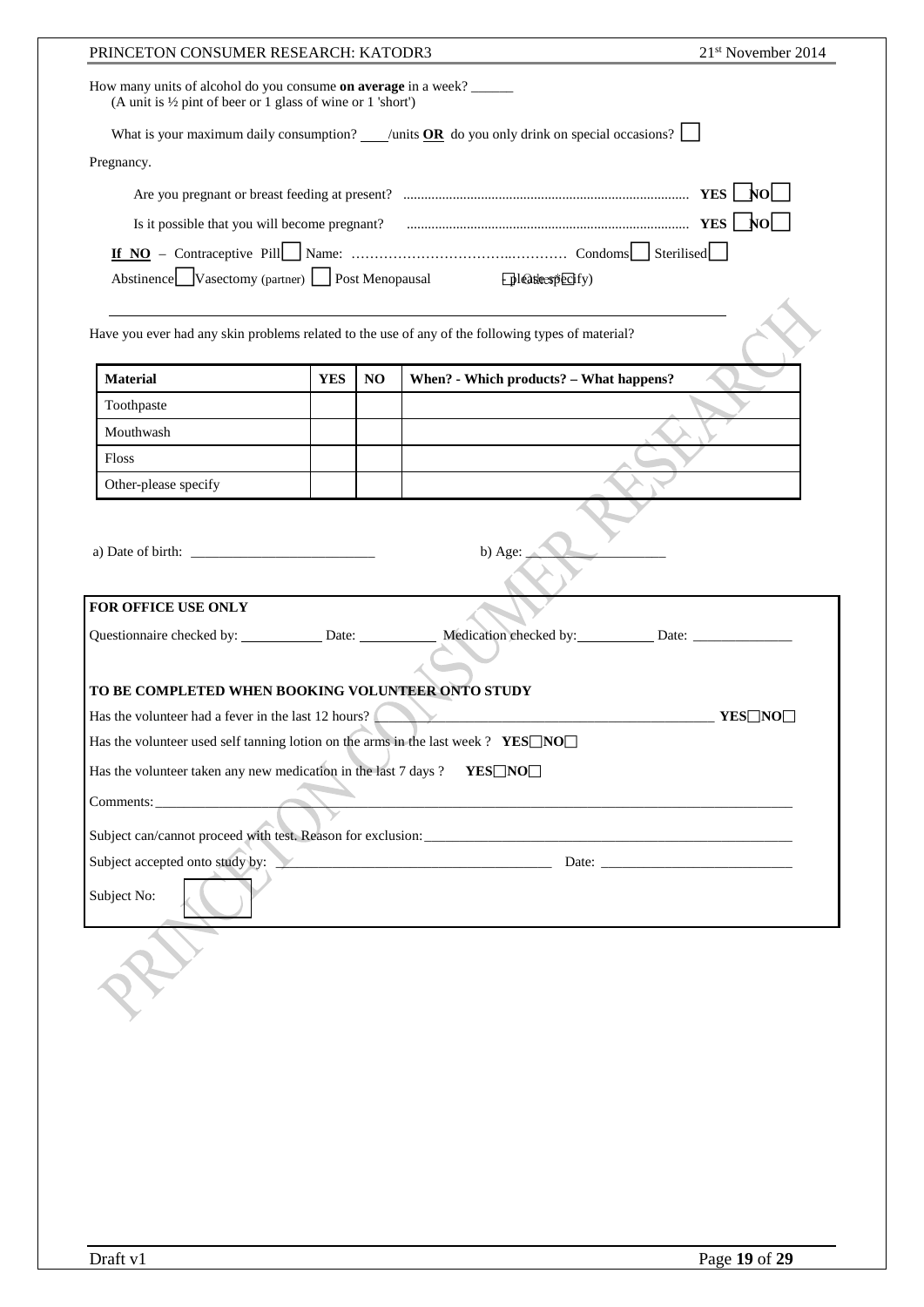## <span id="page-19-0"></span>APPENDIX 4: TEST ARTICLE INGREDIENT LISTINGS

#### 1.

## Article DR19501

| <b>INCI</b>                                 | <b>CAS</b>    | $\%$ W/W | <b>Function</b>       | <b>Reference</b> |
|---------------------------------------------|---------------|----------|-----------------------|------------------|
| Ingredient                                  | <b>Number</b> |          |                       |                  |
| <b>Name</b>                                 |               |          |                       |                  |
| Water (Aqua)                                | 7732-18-5     | 99.61    | Solvent               | <b>CTFA</b>      |
| <b>PEG-40</b><br>Hydrogenated<br>Castor Oil | 61788-85-0    | 0.15     | Solubilizing<br>Agent | <b>CTFA</b>      |
| Sodium<br>Chlorite                          | 7758-19-2     | 0.10     | Care<br>Oral<br>Agent | <b>CTFA</b>      |
| Tetrasodium<br><b>EDTA</b>                  | 64-02-8       | 0.05     | Chelating<br>Agent    | <b>CTFA</b>      |
| Sodium<br>Benzoate                          | 532-32-1      | 0.03     | Preservative          | <b>CTFA</b>      |
| Sodium<br>Bicarbonate                       | 144-55-8      | 0.03     | Care<br>Oral<br>Agent | <b>CTFA</b>      |
| Mentha<br>Piperita<br>(Peppermint)<br>Oil   | 8006-90-4     | 0.02     | Flavor                | <b>CTFA</b>      |
| Sodium<br>Hydroxide                         | 1310-73-2     | 0.01     | pH Adjuster           | <b>CTFA</b>      |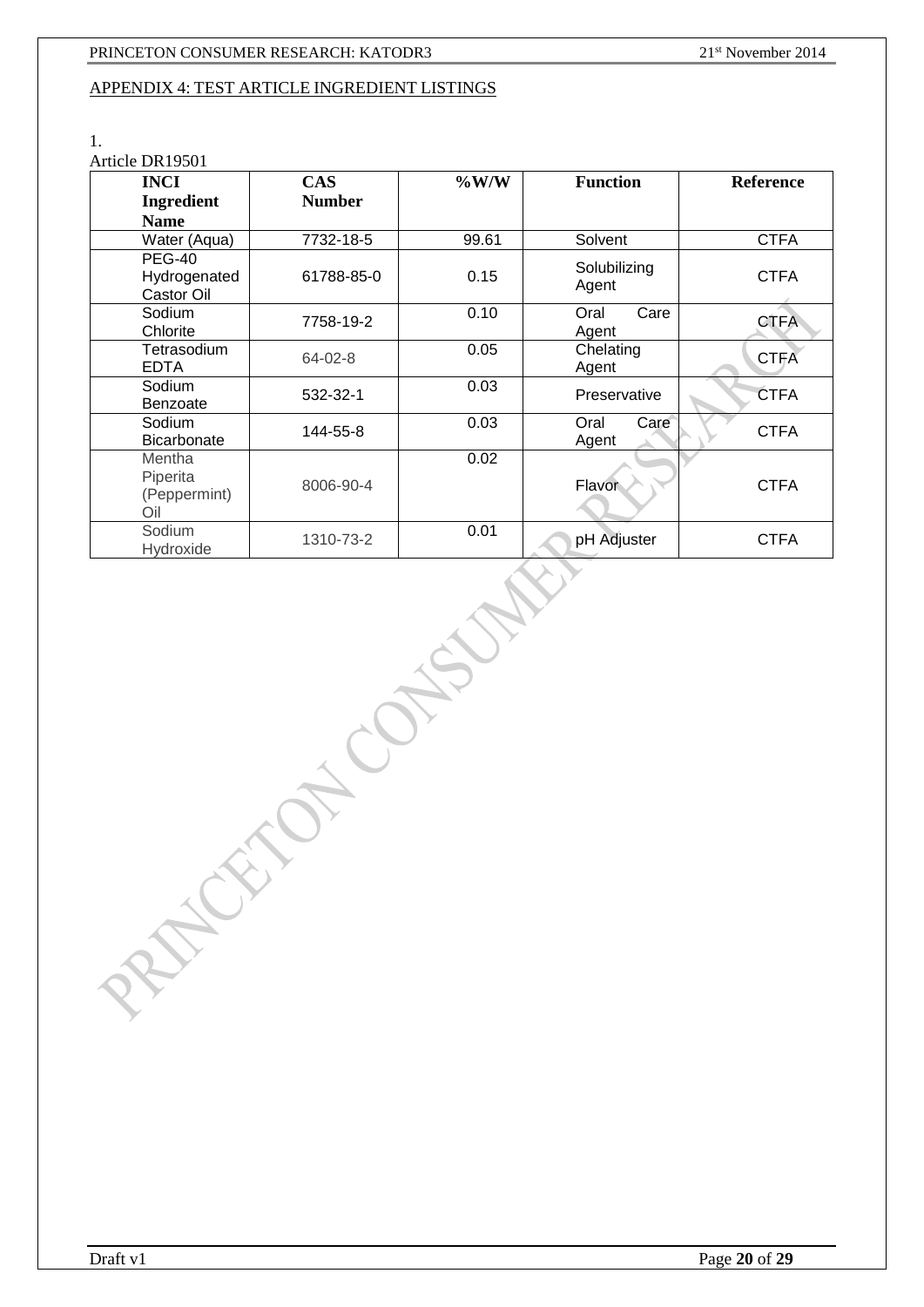<span id="page-20-0"></span>APPENDIX 5 - ODOUR

## **ODOUR ASSESSMENT PROCEDURE Princeton # KATODR3**

Malodour judge evaluations will be performed by four expert odour judges in well-ventilated airconditioned rooms maintained at a reasonable cool temperature and humidity. Judge evaluation rooms will have 3M air filtration units or similar operating during evaluation visits to reduce the level of fragrance and malodour in the air.

Malodour evaluations will be conducted by all judges who wish to test for qualification for this study. There will be two (2) evaluation time points during the study to determine the efficacy of treatment(s): 1) baseline for qualification [The subject's baseline malodour grades will be averaged from the four most experienced judges and the average grade for each subject must be a 4.0 or greater in order for the subject to qualify for the Treatment phase of the study] and 2) approximately 1 and 12 hrs, following the treatment.

At each judge station please provide cones for sniffing and a box of tissues to help cleanse sinuses.

**20-Subject Cohort:** Twenty subjects will be assigned to the same product treatment for the entire treatment phase of the study.

**Consensus Subjects/Grading:** One subject will be randomly selected at Baseline, Study Day 1, for consensus judging. These subjects will follow all the same study procedures as the other subjects.

The odour judges will always evaluate the consensus subject prior to evaluating each of the twenty subjects in the treatment cohort. The judges will discuss their odour grades for the consensus subject until they are aligned on the odour scale prior to evaluating the subject cohort being treated with the same product.

The judge number will be recorded for each subject's first evaluation at each evaluation interval. The subjects will see each judge in random order. After approaching the judge, the subjects will keep their mouths open and not blow out. The odour judge will use pre-cut cups ( $\sim$  4" diameter at wide end,  $\sim$ 2" diameter at narrow end and  $\sim$  2" long) and place the wide end of a fresh unused cup tightly against the bottom lip of the subject. The judge will sniff by placing the nose against the narrow end of the cup. When completed, the cup will be discarded. There will be an approximate 60-second waiting period between subjects.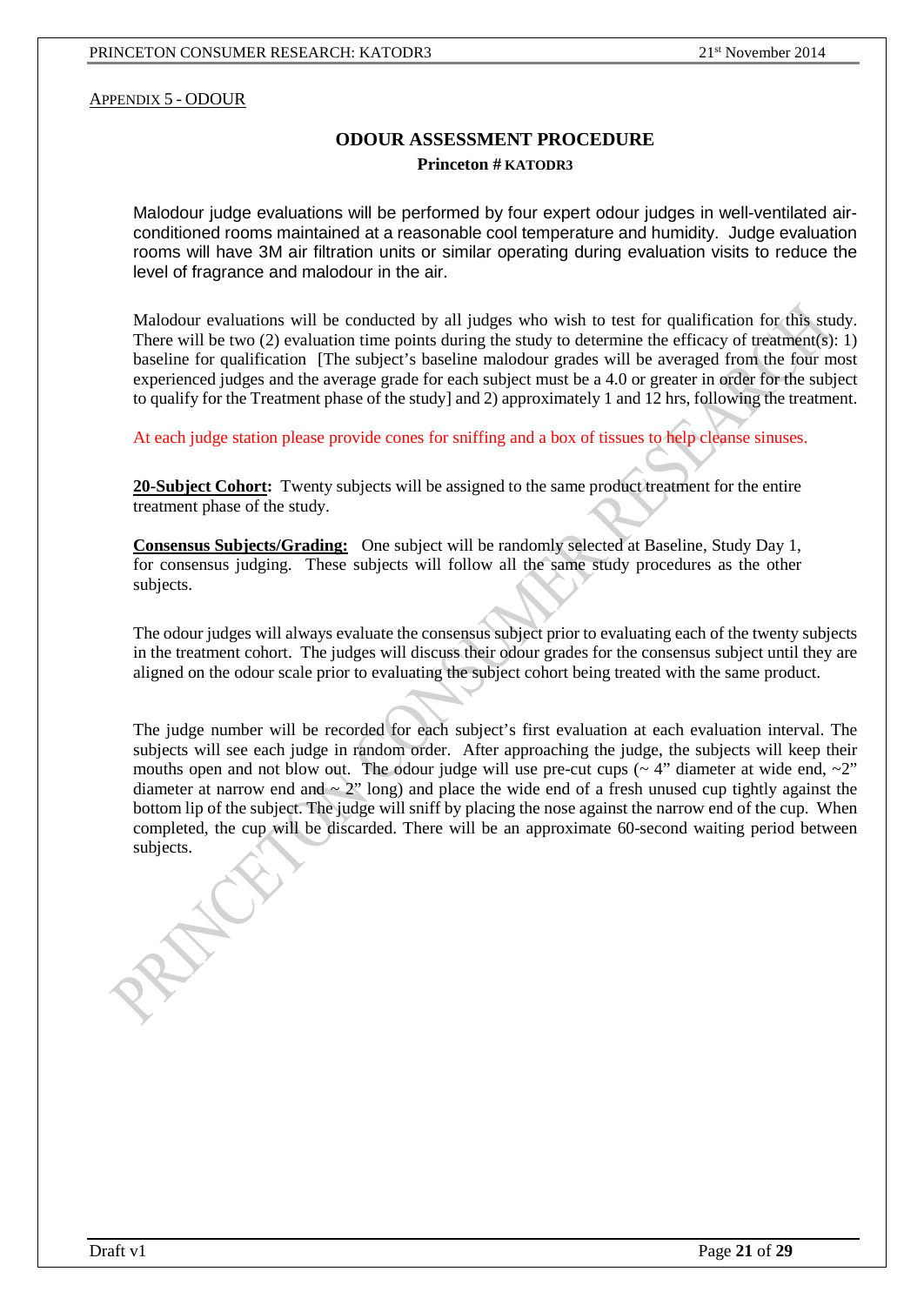## **Malodour Scale\***

- **0 = None, no malodour**
- **1 = Threshold malodour**
- **2 = Very slight malodour**
- **3 = Slight malodour**
- **4 = Slight to moderate malodour**
- **5 = Moderate malodour**
- **6 = Slightly strong malodour**
- **7 = Moderately strong malodour**
- **8 = Strong malodour**
- **9 = Very strong malodour**
- **10 = Extremely strong malodour**

## **OFF ODOURS NOTATION 1**

- **T = Smoke**
- **P = Perfume (Fragrance)**
- **A= Alcohol**
- **S= Soap**
- **O=Other**

**The off odour notations will be used primarily during the Baseline qualification odour evaluation to assist in subject selection. If a subject has a strong off-odour indicating non-compliance they may be excused from participation. Off odour notations will be used on Day 6 odour evaluations only when the judges are unable to score malodour due to an off odour**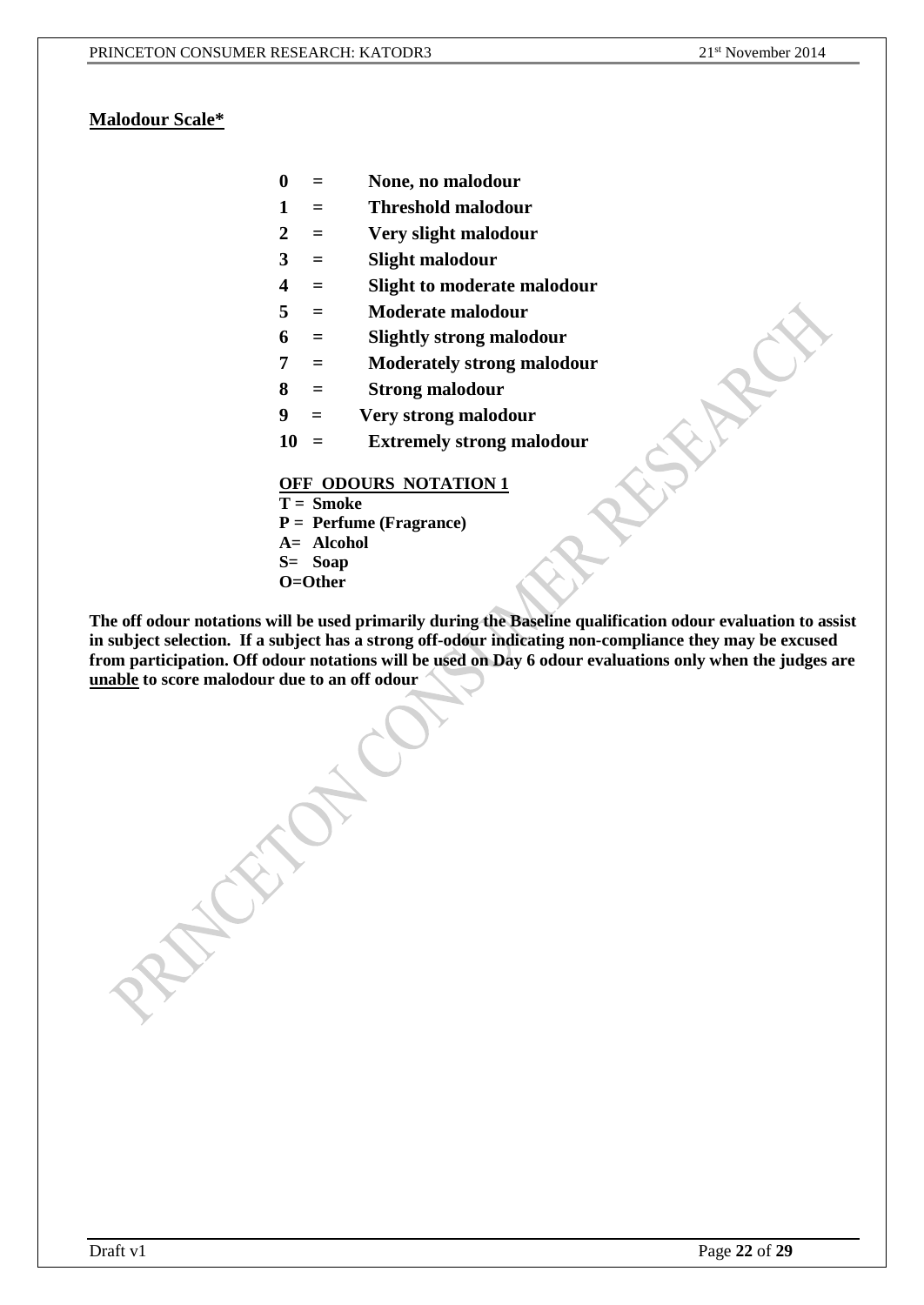## <span id="page-22-0"></span>APPENDIX 6: DECLARATION OF HELSINKI

## **WORLD MEDICAL ASSOCIATION DECLARATION OF HELSINKI Ethical Principles for Medical Research Involving Human Subjects**

Adopted by the 18th WMA General Assembly, Helsinki, Finland, June 1964, and amended by the: 29th WMA General Assembly, Tokyo, Japan, October 1975 35th WMA General Assembly, Venice, Italy, October 1983 41st WMA General Assembly, Hong Kong, September 1989 48th WMA General Assembly, Somerset West, Republic of South Africa, October 1996 52nd WMA General Assembly, Edinburgh, Scotland, October 2000 53th WMA General Assembly, Washington 2002 (Note of Clarification on paragraph 29 added) 55th WMA General Assembly, Tokyo 2004 (Note of Clarification on Paragraph 30 added) 59th WMA General Assembly, Seoul, October 2008

## A. INTRODUCTION

- 1. The World Medical Association (WMA) has developed the Declaration of Helsinki as a statement of ethical principles for medical research involving human subjects, including research on identifiable human material and data.
- The Declaration is intended to be read as a whole and each of its constituent paragraphs should not be applied without consideration of all other relevant paragraphs.
- 2. Although the Declaration is addressed primarily to physicians, the WMA encourages other participants in medical research involving human subjects to adopt these principles.
- 3. It is the duty of the physician to promote and safeguard the health of patients, including those who are involved in medical research. The physician's knowledge and conscience are dedicated to the fulfilment of this duty.
- 4. The Declaration of Geneva of the WMA binds the physician with the words, "The health of my patient will be my first consideration," and the International Code of Medical Ethics declares that, "A physician shall act in the patient's best interest when providing medical care."
- 5. Medical progress is based on research that ultimately must include studies involving human subjects. Populations that are underrepresented in medical research should be provided appropriate access to participation in research.
- 6. In medical research involving human subjects, the well-being of the individual research subject must take precedence over all other interests.
- 7. The primary purpose of medical research involving human subjects is to understand the causes, development and effects of diseases and improve preventive, diagnostic and therapeutic interventions (methods, procedures and treatments). Even the best current interventions must be evaluated continually through research for their safety, effectiveness, efficiency, accessibility and quality.
- 8. In medical practice and in medical research, most interventions involve risks and burdens.
- 9. Medical research is subject to ethical standards that promote respect for all human subjects and protect their health and rights. Some research populations are particularly vulnerable and need special protection. These include those who cannot give or refuse consent for themselves and those who may be vulnerable to coercion or undue influence.
- 10. Physicians should consider the ethical, legal and regulatory norms and standards for research involving human subjects in their own countries as well as applicable international norms and standards. No national or international ethical, legal or regulatory requirement should reduce or eliminate any of the protections for research subjects set forth in this Declaration.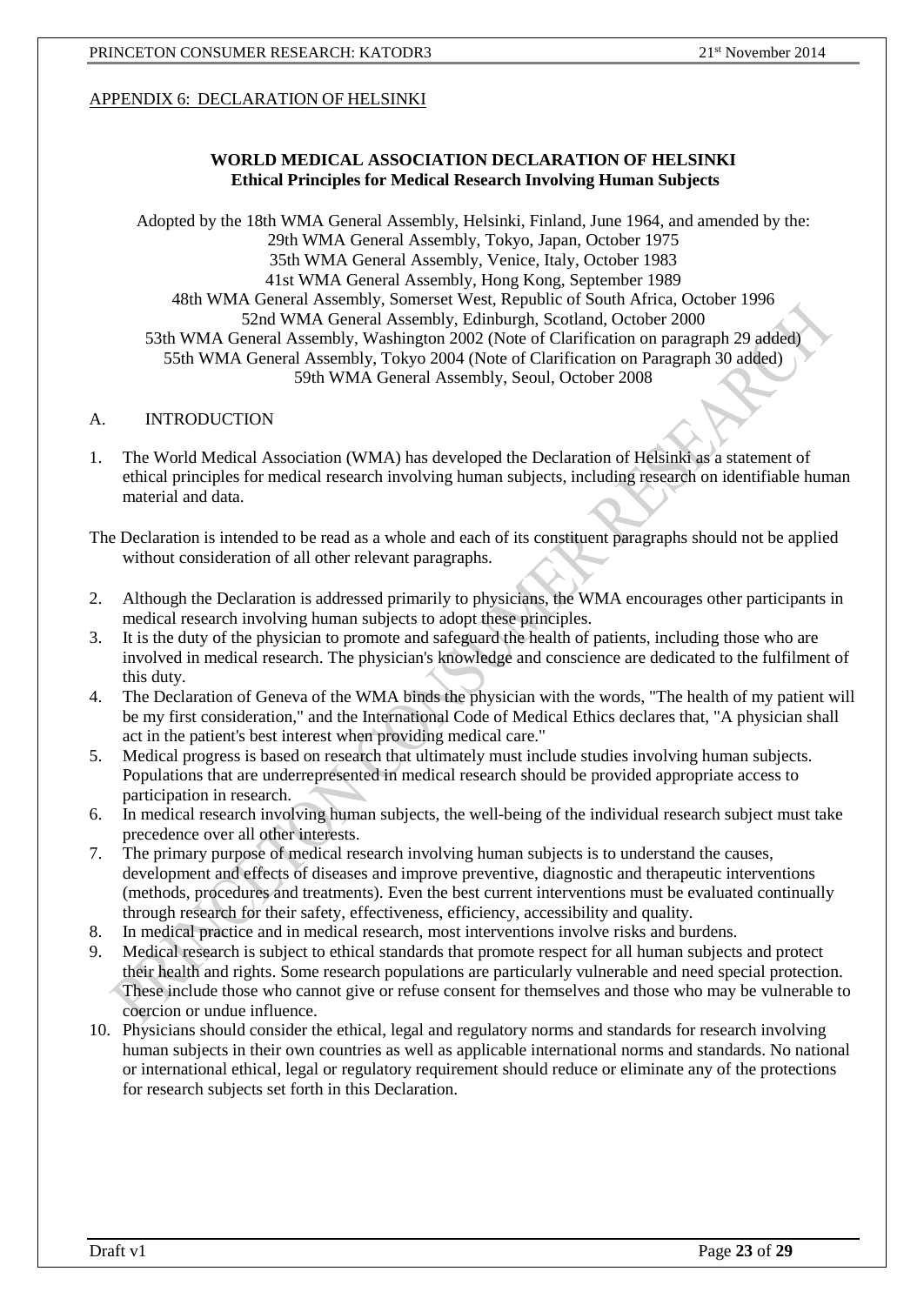## APPENDIX 6 - Continued

## B. BASIC PRINCIPLES FOR ALL MEDICAL RESEARCH

- 11. It is the duty of physicians who participate in medical research to protect the life, health, dignity, integrity, right to self-determination, privacy, and confidentiality of personal information of research subjects.
- 12. Medical research involving human subjects must conform to generally accepted scientific principles, be based on a thorough knowledge of the scientific literature, other relevant sources of information, and adequate laboratory and, as appropriate, animal experimentation. The welfare of animals used for research must be respected.
- 13. Appropriate caution must be exercised in the conduct of medical research that may harm the environment.
- 14. The design and performance of each research study involving human subjects must be clearly described in a research protocol. The protocol should contain a statement of the ethical considerations involved and should indicate how the principles in this Declaration have been addressed. The protocol should include information regarding funding, Sponsors, institutional affiliations, other potential conflicts of interest, incentives for subjects and provisions for treating and/or compensating subjects who are harmed as a consequence of participation in the research study. The protocol should describe arrangements for poststudy access by study subjects to interventions identified as beneficial in the study or access to other appropriate care or benefits.
- 15. The research protocol must be submitted for consideration, comment, guidance and approval to a research ethics committee before the study begins. This committee must be independent of the researcher, the Sponsor and any other undue influence. It must take into consideration the laws and regulations of the country or countries in which the research is to be performed as well as applicable international norms and standards but these must not be allowed to reduce or eliminate any of the protections for research subjects set forth in this Declaration. The committee must have the right to monitor ongoing studies. The researcher must provide monitoring information to the committee, especially information about any serious adverse events. No change to the protocol may be made without consideration and approval by the committee.
- 16. Medical research involving human subjects must be conducted only by individuals with the appropriate scientific training and qualifications. Research on patients or healthy volunteers requires the supervision of a competent and appropriately qualified physician or other health care professional. The responsibility for the protection of research subjects must always rest with the physician or other health care professional and never the research subjects, even though they have given consent.
- 17. Medical research involving a disadvantaged or vulnerable population or community is only justified if the research is responsive to the health needs and priorities of this population or community and if there is a reasonable likelihood that this population or community stands to benefit from the results of the research.
- 18. Every medical research study involving human subjects must be preceded by careful assessment of predictable risks and burdens to the individuals and communities involved in the research in comparison with foreseeable benefits to them and to other individuals or communities affected by the condition under investigation.
- 19. Every clinical trial must be registered in a publicly accessible database before recruitment of the first subject.
- 20. Physicians may not participate in a research study involving human subjects unless they are confident that the risks involved have been adequately assessed and can be satisfactorily managed. Physicians must immediately stop a study when the risks are found to outweigh the potential benefits or when there is conclusive proof of positive and beneficial results.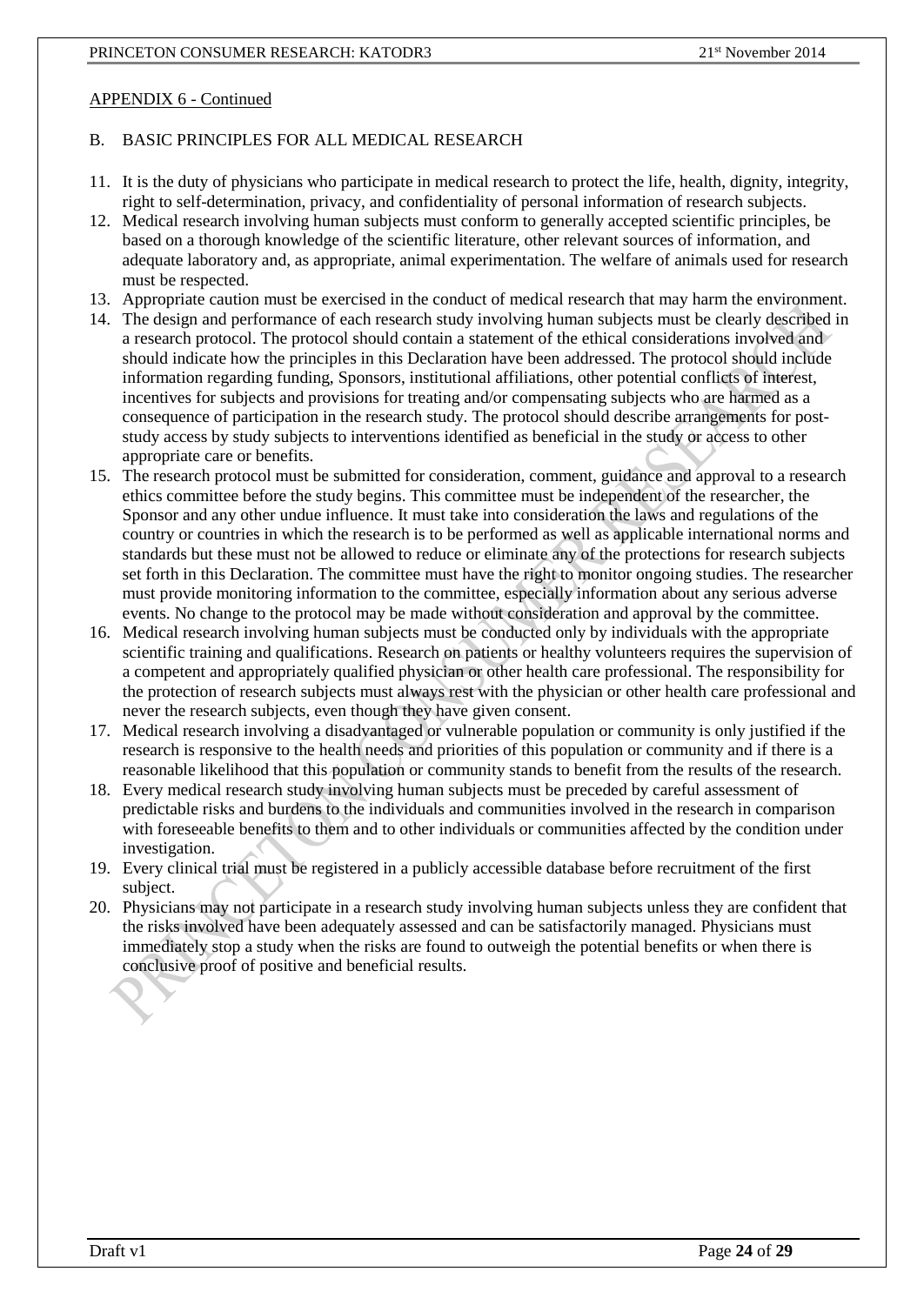## APPENDIX 6 - Continued

- 21. Medical research involving human subjects may only be conducted if the importance of the objective outweighs the inherent risks and burdens to the research subjects.
- 22. Participation by competent individuals as subjects in medical research must be voluntary. Although it may be appropriate to consult family members or community leaders, no competent individual may be enrolled in a research study unless he or she freely agrees.
- 23. Every precaution must be taken to protect the privacy of research subjects and the confidentiality of their personal information and to minimize the impact of the study on their physical, mental and social integrity.
- 24. In medical research involving competent human subjects, each potential subject must be adequately informed of the aims, methods, sources of funding, any possible conflicts of interest, institutional affiliations of the researcher, the anticipated benefits and potential risks of the study and the discomfort it may entail, and any other relevant aspects of the study. The potential subject must be informed of the right to refuse to participate in the study or to withdraw consent to participate at any time without reprisal. Special attention should be given to the specific information needs of individual potential subjects as well as to the methods used to deliver the information. After ensuring that the potential subject has understood the information, the physician or another appropriately qualified individual must then seek the potential subject's freely-given informed consent, preferably in writing. If the consent cannot be expressed in writing, the non-written consent must be formally documented and witnessed.
- 25. For medical research using identifiable human material or data, physicians must normally seek consent for the collection, analysis, storage and/or reuse. There may be situations where consent would be impossible or impractical to obtain for such research or would pose a threat to the validity of the research. In such situations the research may be done only after consideration and approval of a research ethics committee.
- 26. When seeking informed consent for participation in a research study the physician should be particularly cautious if the potential subject is in a dependent relationship with the physician or may consent under duress. In such situations the informed consent should be sought by an appropriately qualified individual who is completely independent of this relationship.
- 27. For a potential research subject who is incompetent, the physician must seek informed consent from the legally authorized representative. These individuals must not be included in a research study that has no likelihood of benefit for them unless it is intended to promote the health of the population represented by the potential subject, the research cannot instead be performed with competent persons, and the research entails only minimal risk and minimal burden.
- 28. When a potential research subject who is deemed incompetent is able to give assent to decisions about participation in research, the physician must seek that assent in addition to the consent of the legally authorized representative. The potential subject's dissent should be respected.
- 29. Research involving subjects who are physically or mentally incapable of giving consent, for example, unconscious patients, may be done only if the physical or mental condition that prevents giving informed consent is a necessary characteristic of the research population. In such circumstances the physician should seek informed consent from the legally authorized representative. If no such representative is available and if the research cannot be delayed, the study may proceed without informed consent provided that the specific reasons for involving subjects with a condition that renders them unable to give informed consent have been stated in the research protocol and the study has been approved by a research ethics committee. Consent to remain in the research should be obtained as soon as possible from the subject or a legally authorized representative.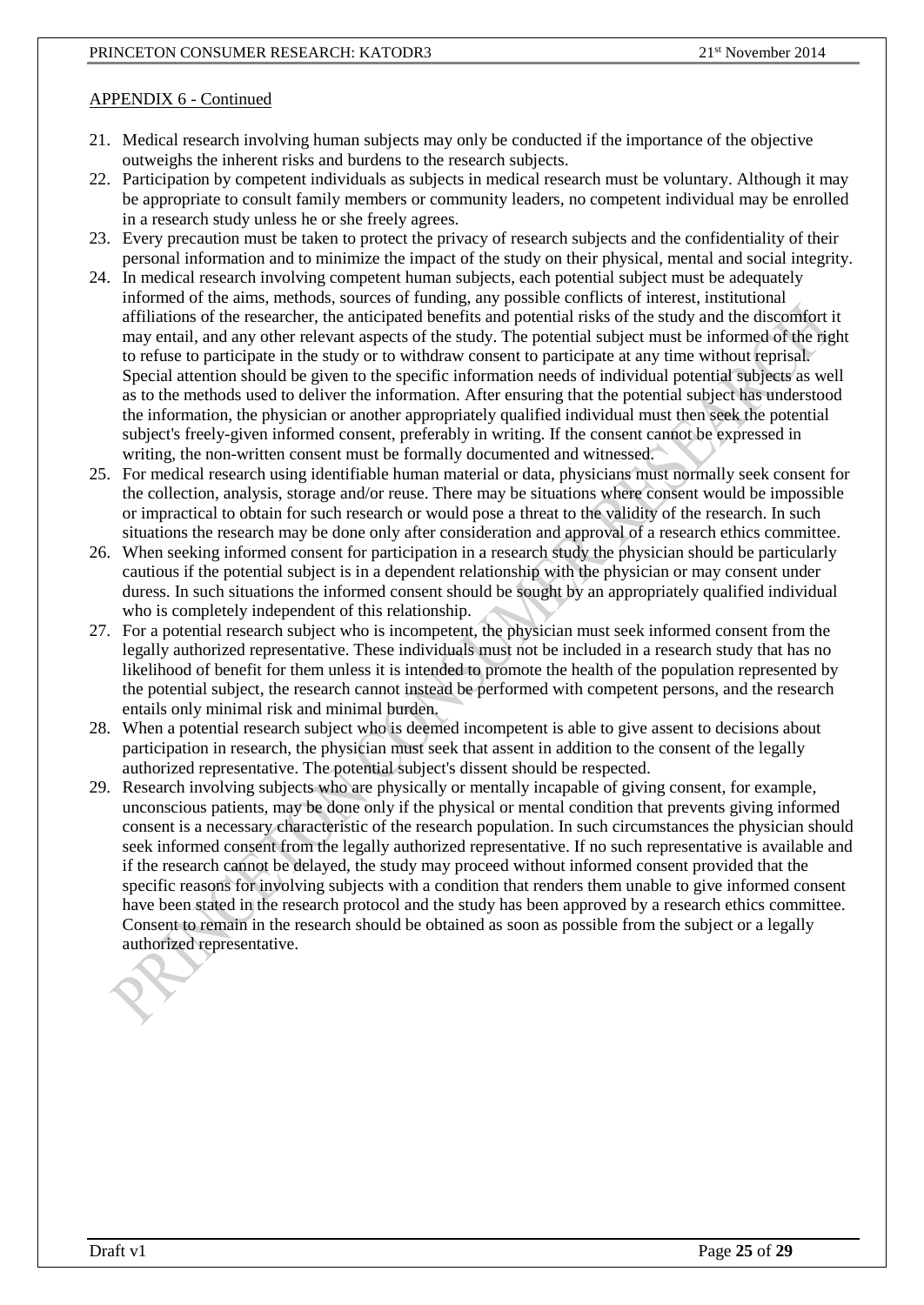#### APPENDIX 6 - Continued

30. Authors, editors and publishers all have ethical obligations with regard to the publication of the results of research. Authors have a duty to make publicly available the results of their research on human subjects and are accountable for the completeness and accuracy of their reports. They should adhere to accepted guidelines for ethical reporting. Negative and inconclusive as well as positive results should be published or otherwise made publicly available. Sources of funding, institutional affiliations and conflicts of interest should be declared in the publication. Reports of research not in accordance with the principles of this Declaration should not be accepted for publication.

## C. ADDITIONAL PRINCIPLES FOR MEDICAL RESEARCH COMBINED WITH MEDICAL CARE

- 31. The physician may combine medical research with medical care only to the extent that the research is justified by its potential preventive, diagnostic or therapeutic value and if the physician has good reason to believe that participation in the research study will not adversely affect the health of the patients who serve as research subjects.
- 32. The benefits, risks, burdens and effectiveness of a new intervention must be tested against those of the best current proven intervention, except in the following circumstances:
- The use of placebo, or no treatment, is acceptable in studies where no current proven intervention exists; or
- Where for compelling and scientifically sound methodological reasons the use of placebo is necessary to determine the efficacy or safety of an intervention and the patients who receive placebo or no treatment will not be subject to any risk of serious or irreversible harm. Extreme care must be taken to avoid abuse of this option.
- 33. At the conclusion of the study, patients entered into the study are entitled to be informed about the outcome of the study and to share any benefits that result from it, for example, access to interventions identified as beneficial in the study or to other appropriate care or benefits.
- 34. The physician must fully inform the patient which aspects of the care are related to the research. The refusal of a patient to participate in a study or the patient's decision to withdraw from the study must never interfere with the patient-physician relationship.
- 35. In the treatment of a patient, where proven interventions do not exist or have been ineffective, the physician, after seeking expert advice, with informed consent from the patient or a legally authorized representative, may use an unproven intervention if in the physician's judgement it offers hope of saving life, re-establishing health or alleviating suffering. Where possible, this intervention should be made the object of research, designed to evaluate its safety and efficacy. In all cases, new information should be recorded and, where appropriate, made publicly available.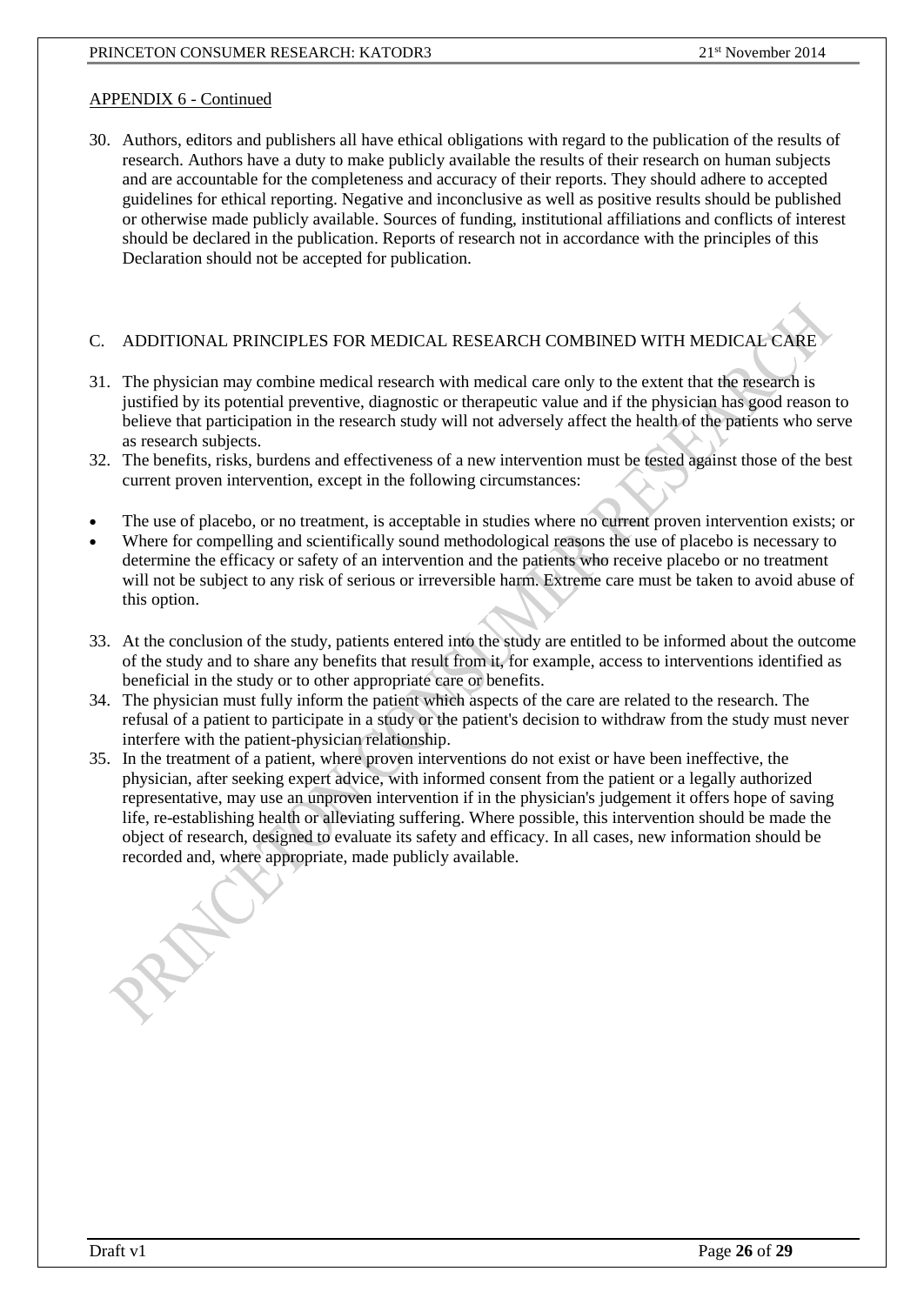## <span id="page-26-0"></span>APPENDIX 7: RAW DATA - INDIVIDUAL MEASUREMENTS

|                         |                          | <b>KATODR3 - Assessor 1</b> |                |          | <b>KATODR3 - Assessor 2</b> |                          |                          |                          |                   |
|-------------------------|--------------------------|-----------------------------|----------------|----------|-----------------------------|--------------------------|--------------------------|--------------------------|-------------------|
| <b>Subject</b>          |                          |                             |                |          | <b>Subject</b>              |                          |                          |                          |                   |
| No                      | <b>Baseline</b>          | 1 hour                      | 13 hours       | comments | No                          | <b>Baseline</b>          | 1 hour                   |                          | 13 hours comments |
| $\mathbf{1}$            | 6                        | 2                           | 3              |          | $\mathbf{1}$                | 7                        | 1                        | 3                        |                   |
| $\overline{\mathbf{z}}$ | 5                        | $\mathbf{1}$                | $\overline{2}$ |          | 2                           | 6                        | $\overline{2}$           | 3                        |                   |
| 3                       | 6                        | 3                           | 3              |          | 3                           | 5                        | 3                        | 3                        |                   |
| 4                       | 4                        | $\overline{2}$              | 3              |          | 4                           | 3                        | $\overline{2}$           | $\overline{2}$           |                   |
| 5                       | 8                        | $\overline{2}$              | $\overline{2}$ |          | 5                           | 7                        | $\mathbf{1}$             | 3                        |                   |
| 6                       | $\overline{4}$           | $\overline{2}$              | 4              |          | 6                           | 3                        | $\mathbf{1}$             | 3                        |                   |
| $\overline{\mathbf{z}}$ | 6                        |                             |                |          | $\overline{\mathbf{z}}$     |                          |                          |                          |                   |
|                         |                          | 3                           | 5              |          |                             | 5                        | $\overline{2}$           | $\overline{2}$           |                   |
| 8                       | $\mathbf 9$              | $\overline{2}$              | $\overline{2}$ |          | 8                           | 9                        | $\overline{2}$           | 3                        |                   |
| 9                       | 9                        | 3                           | 3              |          | 9                           | 9                        | $\mathbf{1}$             | $\overline{2}$           |                   |
| 10                      | $\overline{7}$           | $\overline{2}$              | $\overline{2}$ |          | 10                          | 6                        | 3                        | 5                        |                   |
| 11                      | 5                        | $\mathbf{1}$                | $\overline{2}$ |          | 11                          | 4                        | 3                        | 3                        |                   |
| <u> 12</u>              | 8                        | $\overline{2}$              | 4              |          | 12                          | 8                        | $\mathbf{1}$             | 3                        |                   |
| 13                      | 4                        | з                           | 3              |          | 13                          | 4                        | $\mathbf{1}$             | 3                        |                   |
| 14                      | $\overline{a}$           | $\mathbf{1}$                | $\mathbf{1}$   |          | 14                          | 3                        | $\overline{2}$           | $\overline{\mathbf{4}}$  |                   |
| 15                      |                          |                             |                |          | 15                          |                          |                          |                          |                   |
| 16                      | 5                        | $\overline{2}$              | 3              |          | 16                          | 5                        | 3                        | 5                        |                   |
| 17                      |                          |                             |                |          | 17                          |                          |                          |                          |                   |
| 18                      | 6                        | 3                           | 3              |          | 18                          | 5                        | 3                        | 4                        |                   |
| 19                      | 5                        | $\mathbf{1}$                | $\mathbf{1}$   |          | 19                          | 5                        | $\mathbf{1}$             | $\overline{2}$           |                   |
| 20                      | 5                        | 3                           | 4              |          | 20                          | 4                        | $\overline{2}$           | 4                        |                   |
| 21                      | 6                        | $\mathbf 2$                 | 4              |          | 21                          | 5                        | $\overline{2}$           | 3                        |                   |
| 22                      | 8                        | 3                           | 5              |          | 22                          | $\bf8$                   | $\overline{2}$           | $\overline{2}$           |                   |
| 23                      | 9                        | $\overline{2}$              | 4              |          | 23                          | 10                       | $\overline{2}$           | 3                        |                   |
| 24                      | 4                        | 3                           | 4              |          | 24                          | 3                        | $\overline{2}$           | 3                        |                   |
| 25                      | $\overline{z}$           | $\overline{2}$              | $\overline{2}$ |          | 25                          | 6                        | $\overline{2}$           | 3                        |                   |
| 26                      | 8                        | $\mathbf{1}$                | 3              |          | 26                          | 8                        | $\overline{2}$           | 4                        |                   |
|                         |                          |                             |                |          |                             |                          |                          |                          |                   |
| 27                      | 9                        | $\overline{2}$              | 4              |          | 27                          | 8                        | $\overline{2}$           | 4                        |                   |
| 28                      | 8                        | $\mathbf 1$                 | 3              |          | 28                          | 9                        | 3                        | 4                        |                   |
| 29                      | 8                        | $\mathbf{1}$                | 3              |          | 29                          | 8                        | $\mathbf{1}$             | 3                        |                   |
| 30                      | 4                        | 3                           | 5              |          | 30                          | з                        | $\overline{2}$           | 4                        |                   |
| 31                      | 7                        | 3                           | 3              |          | 31                          | 8                        | $\mathbf{1}$             | ${\bf 1}$                |                   |
| 32                      | 5                        | $\mathbf{1}$                | $\overline{2}$ |          | 32                          | 5                        | 3                        | 5                        |                   |
| 33                      | 7                        | $\mathbf{1}$                | $\overline{2}$ |          | 33                          | 6                        | $\mathbf{1}$             | $\overline{2}$           |                   |
| 34                      | 4                        | 3                           | 3              |          | 34                          | 3                        | $\mathbf{1}$             | $\mathbf{1}$             |                   |
| 35                      | $\overline{a}$           | $\overline{2}$              | 3 <sup>2</sup> |          | 35                          | 5                        | $\overline{2}$           | 4                        |                   |
| 36                      | 5                        | $\mathbf{2}$                | 3              |          | 36                          | 4                        | $\mathbf{1}$             | 3                        |                   |
| 37                      | 6                        | $\mathbf{1}$                | $\overline{2}$ |          | 37                          | 6                        | 3                        | 5                        |                   |
| 38                      | $\overline{z}$           | $\ensuremath{\mathsf{3}}$   | з              |          | 38                          | 6                        | $\overline{2}$           | 4                        |                   |
| 39                      | 8                        | $\overline{2}$              | 3              |          | 39                          | 8                        | $\overline{2}$           | 4                        |                   |
| 40                      | $\mathsf 9$              | $\mathbf{1}$                | $\overline{2}$ |          | 40                          | 10                       | 3                        | 5                        |                   |
| 41                      | 5                        | З                           | 3              |          | 41                          | 6                        | 3                        | 3                        |                   |
| 42                      | 8                        | 3                           | ${\mathbf 5}$  |          | 42                          | 7                        | 3                        | 5                        |                   |
| 43                      | 8                        | $\overline{8}$              | 8              |          | 43                          | $\overline{\phantom{a}}$ | $\,$ 6                   | $\overline{\mathbf{z}}$  |                   |
| 44                      |                          |                             |                |          | 44                          |                          |                          |                          |                   |
| 45                      | 8                        | 8                           | $\mathbf 9$    |          | $\overline{45}$             | 8                        | $\overline{7}$           | 8                        |                   |
| 46                      | 6                        | $\overline{\phantom{a}}$    | $\overline{7}$ |          | 46                          | 6                        | $\overline{7}$           | $\overline{7}$           |                   |
| 47                      | 6.                       | 7                           | 9              |          | 47                          | 6                        | 6                        | 8                        |                   |
| 48                      | 7                        | $\overline{\phantom{a}}$    | $\mathbf 9$    |          | 48                          | $\boldsymbol{6}$         | $\overline{\mathbf{z}}$  | $\bf8$                   |                   |
| 49                      | $\pmb{4}$                | 5                           | 6              |          | 49                          | 3                        | $\overline{\mathbf{4}}$  | $\overline{\mathbf{5}}$  |                   |
| 50                      |                          |                             |                |          | 50                          |                          |                          |                          |                   |
| 51                      | 9                        | 10                          | 10             |          | 51                          | 8                        | $\overline{7}$           | 8                        |                   |
| 52                      | 8                        | 9                           | 10             |          | 52                          | $\overline{\phantom{a}}$ | 8                        | $\mathbf 9$              |                   |
| 53                      | $\bf8$                   | $\overline{\phantom{a}}$    | 8              |          | 53                          | 8                        | $\overline{7}$           | $\mathbf 9$              |                   |
| 54                      | 5                        | $\mathsf 6$                 | $\overline{6}$ |          | 54                          | 4                        | $\overline{4}$           | $\,$ 6 $\,$              |                   |
| 55                      | 5                        | $\overline{7}$              | $\mathbf 9$    |          | $\overline{55}$             | 4                        | 5                        | 6                        |                   |
| 56                      | 5                        |                             |                |          | 56                          |                          |                          |                          |                   |
|                         |                          | 6                           | $\bf8$         |          |                             | 4                        | $\overline{\mathbf{4}}$  | 5                        |                   |
| 57                      | $\overline{7}$           | 6                           | 8              |          | 57                          | 8                        | 7                        | $\overline{7}$           |                   |
| 58                      |                          |                             |                |          | 58                          |                          |                          |                          |                   |
| 59                      | $\overline{\phantom{a}}$ | 6                           | 8              |          | 59                          | 6                        | $\overline{\phantom{a}}$ | $\mathbf 9$              |                   |
| 60                      | 8                        | $\overline{z}$              | 9              |          | 60                          | $\overline{z}$           | 8                        | 8                        |                   |
| 61                      | $\overline{7}$           | $\overline{7}$              | $\overline{7}$ |          | 61                          | $\overline{\mathbf{z}}$  | $\overline{7}$           | $\overline{\phantom{a}}$ |                   |
| 62                      | $\overline{\mathbf{z}}$  | $\overline{\phantom{a}}$    | $\bf8$         |          | 62                          | $\overline{\phantom{a}}$ | 8                        | $\bf8$                   |                   |
| 63                      | 9                        | 8                           | $\mathbf 9$    |          | 63                          | $\mathbf 9$              | 9                        | 10                       |                   |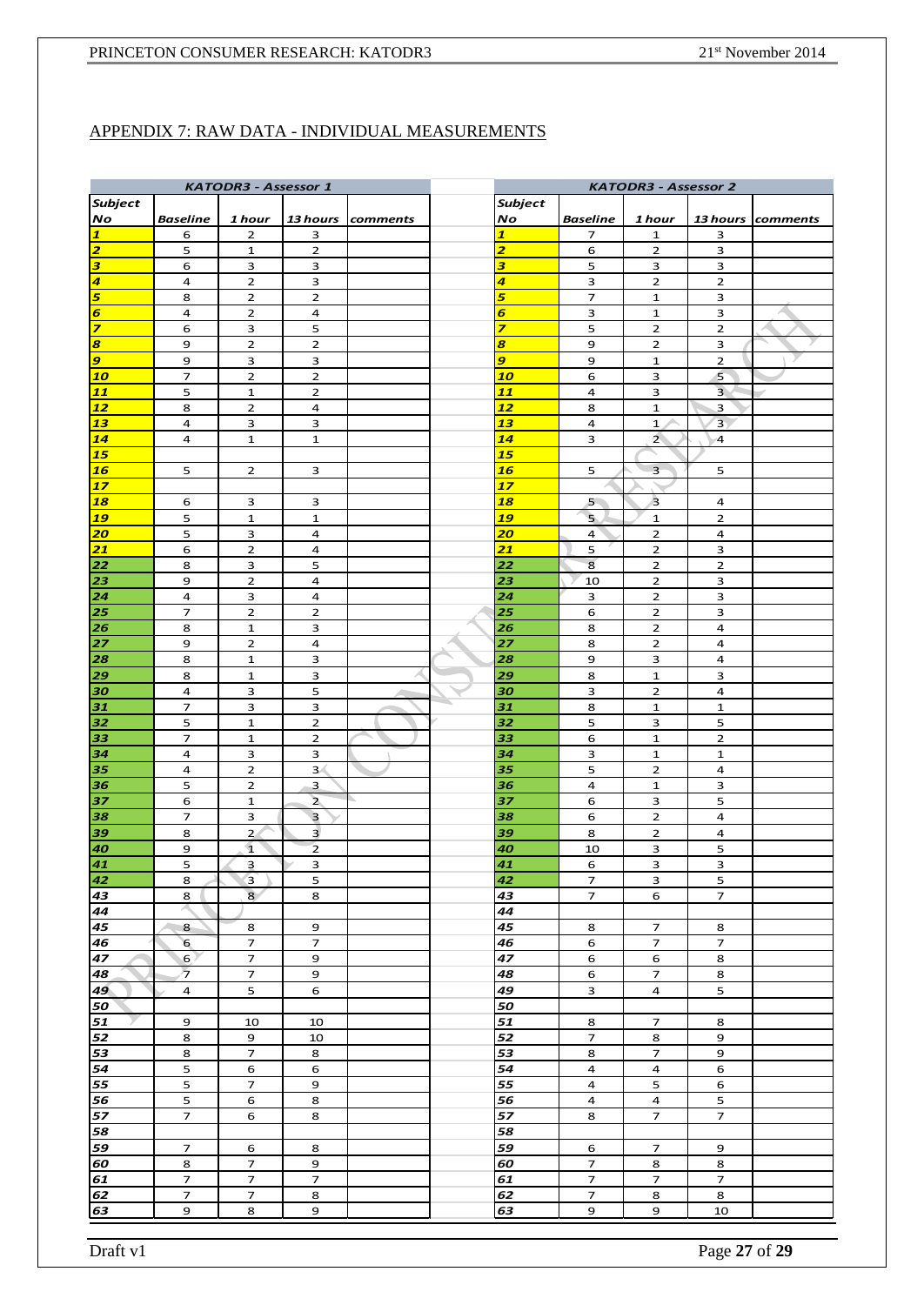## PRINCETON CONSUMER RESEARCH: KATODR3 21st November 2014

|                         |                         | <b>KATODR3 - Assessor 3</b> |                          |          | <b>KATODR3 - Assessor 4</b> |                          |                           |                         |          |  |
|-------------------------|-------------------------|-----------------------------|--------------------------|----------|-----------------------------|--------------------------|---------------------------|-------------------------|----------|--|
| <b>Subject</b>          |                         |                             |                          |          | <b>Subject</b>              |                          |                           |                         |          |  |
| No                      | Baseline 1 hour         |                             | 13 hours                 | comments | No                          | Baseline 1 hour          |                           | 13 hours                | comments |  |
| $\mathbf{1}$            | 5                       | 3                           | 5                        |          | $\mathbf{1}$                | 5                        | 3                         | $\overline{2}$          |          |  |
| $\overline{\mathbf{z}}$ | 5                       | 3                           | 5                        |          | $\overline{2}$              | 4                        | 3                         | $\overline{2}$          |          |  |
| 3                       | 5                       | $\mathbf{1}$                | $\mathbf{1}$             |          | 3                           | $\overline{7}$           | 2                         | 5                       |          |  |
|                         | 5                       |                             |                          |          | 4                           |                          |                           | 3                       |          |  |
| 4                       |                         | $\mathbf{1}$                | 3                        |          |                             | 3                        | 3                         |                         |          |  |
| 5                       | 7                       | 3                           | 5                        |          | 5                           | 9                        | $\mathbf{1}$              | $\overline{2}$          |          |  |
| 6                       | 5                       | $\mathbf 2$                 | 3                        |          | 6                           | 4                        | 3                         | 3                       |          |  |
| 7                       | 5                       | 3                           | 4                        |          | 7                           | 6                        | 3                         | 4                       |          |  |
| 8                       | 8                       | 3                           | 3                        |          | 8                           | 9                        | 3                         | 3                       |          |  |
| $\boldsymbol{g}$        | 9                       | $\mathbf{1}$                | $\mathbf{1}$             |          | 9                           | 10                       | $\mathbf 1$               | 3                       |          |  |
| 10                      | 8                       | $\mathbf 2$                 | 3                        |          | 10                          | $\,$ 6                   | 3                         | $\mathbf 2$             |          |  |
| 11                      | 6                       | $\mathbf 2$                 | $\overline{2}$           |          | 11                          | 4                        | $\overline{2}$            | 3                       |          |  |
| <u>12</u>               | 9                       | $\mathbf 2$                 | 4                        |          | 12                          | 9                        | 2                         | 3                       |          |  |
| 13                      | $\mathbf{3}$            | $\mathbf 2$                 | 4                        |          | 13                          | 3                        | 3                         | 4                       |          |  |
| 14                      | 4                       | $\overline{2}$              |                          |          | 14                          | 4                        | $\overline{2}$            |                         |          |  |
|                         |                         |                             | $\overline{2}$           |          |                             |                          |                           | $1^{-}$                 |          |  |
| 15                      |                         |                             |                          |          | 15                          |                          |                           |                         |          |  |
| 16                      | 6                       | $\overline{2}$              | 4                        |          | 16                          | 4                        | 1                         | $\overline{2}$          |          |  |
| 17                      |                         |                             |                          |          | 17                          |                          |                           |                         |          |  |
| 18                      | 7                       | 3                           | 3                        |          | 18                          | 5                        | $\mathbf{2}$              | 5                       |          |  |
| 19                      | 4                       | $\ensuremath{\mathsf{3}}$   | 5                        |          | 19                          | 4                        | 2                         | $\overline{2}$          |          |  |
| 20                      | 5                       | 3                           | 5                        |          | 20                          | 4                        | $\overline{2}$            | $\overline{4}$          |          |  |
| 21                      | $\overline{7}$          | $\mathsf 3$                 | 5                        |          | 21                          | $\overline{7}$           | $\geq$                    | $\overline{2}$          |          |  |
| 22                      | 8                       | $\ensuremath{\mathsf{3}}$   | 5                        |          | 22                          | $\mathbf{9}$             | $\overline{\mathbf{3}}$   | 5                       |          |  |
| 23                      | 8                       | ${\bf 1}$                   |                          |          | 23                          | 9                        | 1                         | 3                       |          |  |
|                         |                         |                             | $\mathbf{1}$             |          |                             |                          |                           |                         |          |  |
| $\overline{24}$         | 3                       | ${\bf 1}$                   | 1                        |          | 24                          | 3                        | 3                         | 4                       |          |  |
| 25                      | $\overline{7}$          | 3                           | 5                        |          | 25                          | 8                        | $\overline{2}$            | $\overline{2}$          |          |  |
| 26                      | 9                       | $\overline{2}$              | $\overline{2}$           |          | 26                          | 7                        | 2                         | 3                       |          |  |
| 27                      | 8                       | $\mathsf 3$                 | 3                        |          | 27                          | 9                        | 3                         | $\overline{\mathbf{4}}$ |          |  |
| 28                      | 8                       | 3                           | 3                        |          | 28                          | 8                        | $\overline{2}$            | 3                       |          |  |
| 29                      | 7                       | 3                           | 5                        |          | 29                          | 8                        | 2                         | 1                       |          |  |
| 30                      | 5                       | $\ensuremath{\mathsf{3}}$   | 4                        |          | 30                          | 5                        | 2                         | 3                       |          |  |
| 31                      | 6                       | $\overline{2}$              | 3                        |          | 31                          | 8                        | 1                         | 3                       |          |  |
| 32                      | 6                       | 3                           | 5                        |          | 32                          | 6                        | 3                         | $\mathbf 1$             |          |  |
|                         |                         |                             |                          |          |                             |                          |                           |                         |          |  |
| 33                      | $\overline{7}$          | $\mathsf 3$                 | $\mathbf{3}$             |          | 33                          | $\overline{\phantom{a}}$ | $\mathbf 2$               | $\mathbf{1}$            |          |  |
| 34                      | 3                       | 3                           | 5                        |          | 34                          | 3                        | 3                         | 5                       |          |  |
| 35                      | 4                       | $\mathbf 2$                 | $\overline{2}$           |          | 35                          | 3                        | $\overline{2}$            | 4                       |          |  |
| 36                      | 5                       | ${\bf 1}$                   | $\overline{2}$           |          | 36                          | 4                        | 1                         | $\overline{2}$          |          |  |
| 37                      | 5                       | $\overline{2}$              | 3                        |          | 37                          | $\overline{7}$           | $\overline{2}$            | $\overline{2}$          |          |  |
| 38                      | 6                       | $\overline{2}$              | $\mathbf{3}^{\prime}$    |          | 38                          | 8                        | 3                         | 5                       |          |  |
| 39                      | 9                       | $\mathbf{1}$                | $\mathbf{1}$             |          | 39                          | 9                        | $\ensuremath{\mathsf{3}}$ | 3                       |          |  |
| 40                      | 9                       | 3                           | $\overline{5}$           |          | 40                          | 8                        | $\mathbf 1$               | $\mathbf{1}$            |          |  |
| 41                      | 5                       | $2 \nightharpoonup$         | $\overline{a}$           |          | 41                          | $\overline{\mathbf{4}}$  | $\mathbf{1}$              | $\overline{\mathbf{4}}$ |          |  |
| 42                      | 9                       | $\overline{2}$              | $\overline{4}$           |          | 42                          | $\overline{7}$           |                           | 5                       |          |  |
|                         |                         |                             |                          |          |                             |                          | $\mathbf{2}$              |                         |          |  |
| 43                      | $\overline{7}$          | $\overline{\bf 8}$          | 8                        |          | 43                          | 9                        | 8                         | 8                       |          |  |
| 44                      |                         |                             |                          |          | 44                          |                          |                           |                         |          |  |
| 45                      | $\overline{Z}$          | 8 <sup>2</sup>              | 8                        |          | 45                          | 9                        | 8                         | 10                      |          |  |
| 46                      | 7.                      | $\boldsymbol{7}$            | $\overline{7}$           |          | 46                          | 5                        | $\boldsymbol{7}$          | 9                       |          |  |
| 47                      | 5                       | 6                           | 8                        |          | 47                          | $\sf 5$                  | 6                         | $\overline{7}$          |          |  |
| 48                      | 6 <sub>1</sub>          | 7                           | 7                        |          | 48                          | 8                        | 7                         | 9                       |          |  |
| 49                      | $\mathbf{B}$            | $\overline{4}$              | 5                        |          | 49                          | 5                        | 5                         | 5                       |          |  |
| 50                      |                         |                             |                          |          | 50                          |                          |                           |                         |          |  |
| 51                      | 9                       | 9                           | 10                       |          | 51                          | 9                        | 10                        | 10                      |          |  |
| 52                      | $\overline{7}$          | 9                           | $10\,$                   |          | 52                          | $\overline{7}$           | 8                         | 10                      |          |  |
|                         |                         |                             |                          |          |                             |                          |                           |                         |          |  |
| 53                      | $\overline{z}$          | 8                           | $\overline{9}$           |          | 53                          | $\overline{9}$           | 9                         | $\overline{7}$          |          |  |
| 54                      | 6                       | $\,$ 6                      | $\overline{7}$           |          | 54                          | 5                        | $\overline{7}$            | $\boldsymbol{6}$        |          |  |
| 55                      | $\overline{\mathbf{4}}$ | 5                           | 5                        |          | 55                          | 5                        | 6                         | 8                       |          |  |
| 56                      | $\,$ 6 $\,$             | $\,$ 6 $\,$                 | $\overline{\phantom{a}}$ |          | 56                          | $\,$ 6 $\,$              | $\,$ 6 $\,$               | 6                       |          |  |
| 57                      | 8                       | $\overline{\mathbf{z}}$     | 9                        |          | 57                          | 8                        | $\overline{7}$            | $\overline{7}$          |          |  |
| 58                      |                         |                             |                          |          | 58                          |                          |                           |                         |          |  |
| 59                      | 8                       | $\overline{7}$              | $\overline{7}$           |          | 59                          | 8                        | 7                         | $\boldsymbol{7}$        |          |  |
| 60                      | $\overline{7}$          | 8                           | 9                        |          | 60                          | 9                        | 8                         | $\overline{7}$          |          |  |
| 61                      | $\mathbf 6$             | $\overline{\mathbf{7}}$     | 9                        |          | 61                          | 8                        | 9                         | 9                       |          |  |
|                         |                         |                             |                          |          |                             |                          |                           |                         |          |  |
| 62                      | $\overline{7}$          | 8                           | 8                        |          | 62                          | $\overline{7}$           | 8                         | 9                       |          |  |
| 63                      | 8                       | 9                           | $10\,$                   |          | 63                          | 8                        | 8                         | $10\,$                  |          |  |